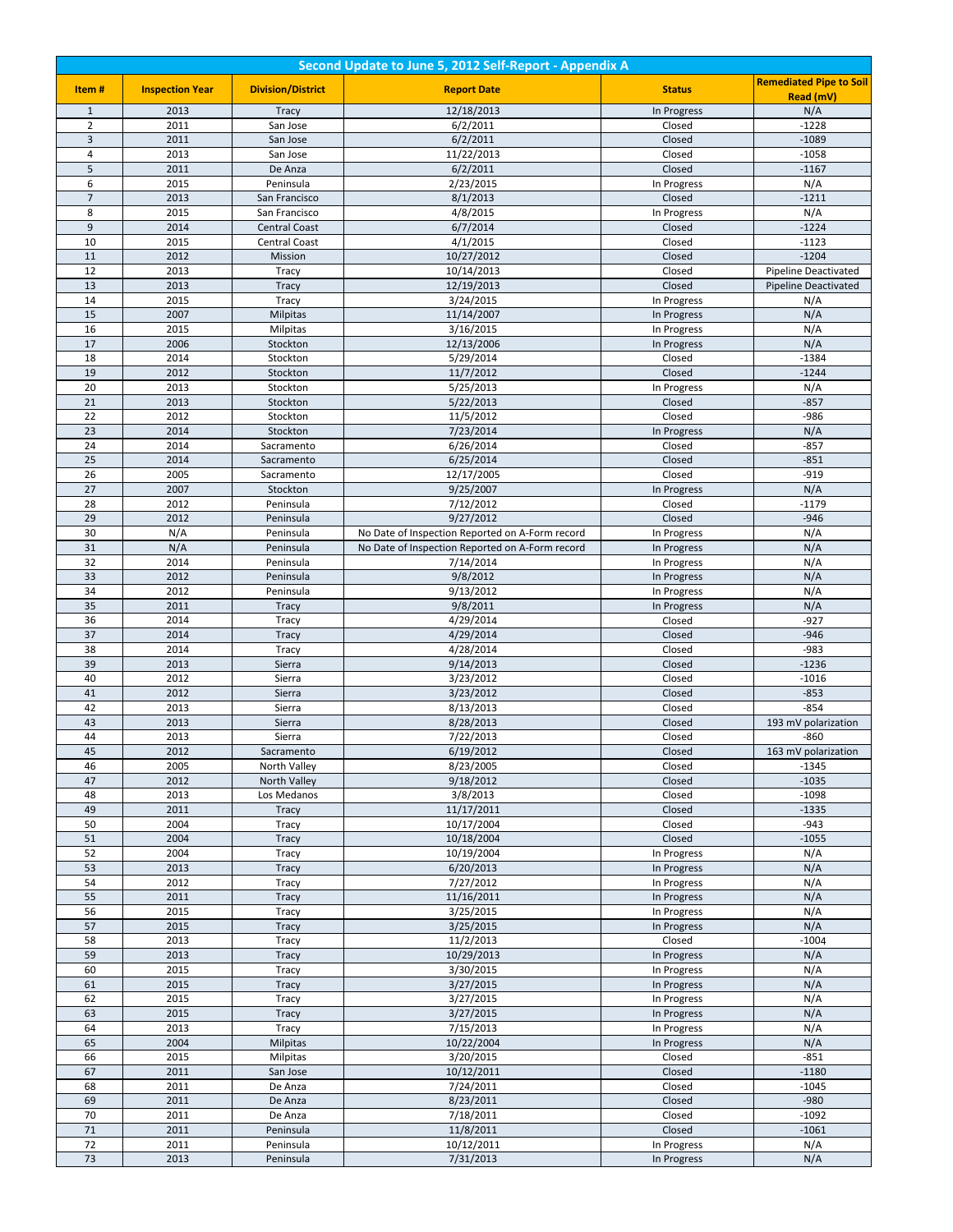| Second Update to June 5, 2012 Self-Report - Appendix A |                        |                          |                                                 |                            |                                |
|--------------------------------------------------------|------------------------|--------------------------|-------------------------------------------------|----------------------------|--------------------------------|
| Item#                                                  | <b>Inspection Year</b> | <b>Division/District</b> | <b>Report Date</b>                              | <b>Status</b>              | <b>Remediated Pipe to Soil</b> |
|                                                        |                        |                          |                                                 |                            | Read (mV)                      |
| 74<br>75                                               | 2014<br>2011           | Peninsula                | 7/25/2014<br>6/15/2011                          | In Progress                | N/A                            |
| 76                                                     | 2011                   | Fresno<br>Peninsula      | 10/7/2011                                       | In Progress<br>Closed      | N/A<br>-1076                   |
| 77                                                     | 2011                   | Peninsula                | 10/7/2011                                       | In Progress                | N/A                            |
| 78                                                     | 2012                   | Yosemite                 | 3/30/2012                                       | Closed                     | $-1284$                        |
| 79                                                     | 2012                   | Yosemite                 | 4/22/2012                                       | Closed                     | $-1193$                        |
| 80                                                     | 2006                   | Sacramento               | 6/20/2006                                       | In Progress                | N/A                            |
| 81                                                     | 2012                   | Mission                  | 8/25/2012                                       | Closed                     | $-990$                         |
| 82                                                     | 2011                   | Mission                  | 6/26/2011                                       | Closed                     | $-1095$                        |
| 83<br>84                                               | 2011<br>2007           | Mission<br>Mission       | 6/13/2011<br>4/7/2007                           | Closed<br>Closed           | $-1114$<br>$-1041$             |
| 85                                                     | 2011                   | Mission                  | 6/14/2011                                       | In Progress                | N/A                            |
| 86                                                     | 2005                   | East Bay                 | 4/27/2005                                       | In Progress                | N/A                            |
| 87                                                     | 2012                   | East Bay                 | 11/2/2012                                       | Closed                     | $-1340$                        |
| 88                                                     | 2012                   | East Bay                 | 11/2/2012                                       | Closed                     | $-1014$                        |
| 89                                                     | 2014                   | Fresno                   | 6/19/2014                                       | Closed                     | $-984$                         |
| 90                                                     | 2014                   | Fresno                   | 6/23/2014                                       | In Progress                | N/A                            |
| 91                                                     | 2014                   | Fresno                   | 6/20/2014                                       | In Progress                | N/A                            |
| 92                                                     | 2014                   | Sacramento               | 5/6/2014                                        | Closed                     | $-900$                         |
| 93<br>94                                               | 2013<br>2012           | Sierra<br>Sierra         | 8/6/2013<br>3/7/2012                            | Closed<br>Closed           | $-976$<br>$-1058$              |
| 95                                                     | 2012                   | Sierra                   | 3/13/2012                                       | Closed                     | $-1043$                        |
| 96                                                     | 2013                   | Sierra                   | 8/6/2013                                        | Closed                     | 111 mV polarization            |
| 97                                                     | 2013                   | Sierra                   | 8/6/2013                                        | Closed                     | 184 mV polarization            |
| 98                                                     | 2014                   | Sierra                   | 8/19/2014                                       | Closed                     | $-1192$                        |
| 99                                                     | 2013                   | Yosemite                 | 11/19/2013                                      | Closed                     | $-1031$                        |
| 100                                                    | 2013                   | Yosemite                 | 11/17/2013                                      | Closed                     | $-1296$                        |
| 101                                                    | 2013                   | Yosemite                 | 11/16/2013                                      | Closed                     | $-1206$                        |
| 102<br>103                                             | 2013<br>2013           | Yosemite<br>Yosemite     | 11/15/2013<br>11/15/2013                        | Closed<br>Closed           | $-1065$<br>$-1058$             |
| 104                                                    | 2013                   | Yosemite                 | 11/17/2013                                      | Closed                     | $-1050$                        |
| 105                                                    | 2014                   | Yosemite                 | 6/18/2014                                       | Closed                     | $-931$                         |
| 106                                                    | 2013                   | Yosemite                 | 11/29/2013                                      | Closed                     | $-1072$                        |
| 107                                                    | 2013                   | Yosemite                 | 11/30/2013                                      | Closed                     | $-1273$                        |
| 108                                                    | 2013                   | Yosemite                 | 11/28/2013                                      | Closed                     | $-1072$                        |
| 109                                                    | 2014                   | <b>Central Coast</b>     | 8/18/2014                                       | In Progress                | N/A                            |
| 110                                                    | 2013                   | Central Coast            | 5/14/2013                                       | In Progress                | N/A                            |
| 111<br>112                                             | 2007<br>2014           | Fresno<br>Sacramento     | 9/5/2007<br>5/2/2014                            | Closed<br>Closed           | $-1058$<br>$-1095$             |
| 113                                                    | N/A                    | Sacramento               | No Date of Inspection Reported on A-Form record | Closed                     | $-1107$                        |
| 114                                                    | 2013                   | Sacramento               | 5/14/2013                                       | Closed                     | $-1306$                        |
| 115                                                    | 2013                   | Sacramento               | 9/28/2013                                       | Closed                     | $-1442$                        |
| 116                                                    | 2013                   | Sacramento               | 5/2/2013                                        | Closed                     | $-1086$                        |
| 117                                                    | 2012                   | Diablo                   | 10/5/2012                                       | Closed                     | $-1140$                        |
| 118                                                    | 2015                   | Mission                  | 3/23/2015                                       | In Progress                | N/A                            |
| 119                                                    | 2015                   | Fresno                   | 2/23/2015                                       | Closed                     | $-1062$                        |
| 120<br>121                                             | 2015<br>2015           | Los Padres<br>Los Padres | 2/24/2015<br>2/24/2015                          | In Progress<br>In Progress | N/A<br>N/A                     |
| 122                                                    | 2015                   | Los Padres               | 4/21/2015                                       | In Progress                | N/A                            |
| 123                                                    | 2015                   | Los Padres               | 4/21/2015                                       | In Progress                | N/A                            |
| 124                                                    | 2015                   | Los Padres               | 4/21/2015                                       | In Progress                | N/A                            |
| 125                                                    | 2015                   | Los Padres               | 4/21/2015                                       | In Progress                | N/A                            |
| 126                                                    | 2015                   | Los Padres               | 2/24/2015                                       | In Progress                | N/A                            |
| 127                                                    | 2014                   | Los Padres               | 6/26/2014                                       | In Progress                | N/A                            |
| 128<br>129                                             | 2014<br>2011           | Los Padres<br>Kettleman  | 1/30/2014<br>10/25/2011                         | In Progress                | N/A<br>N/A                     |
| 130                                                    | 2013                   | Central Coast            | 11/11/2013                                      | In Progress<br>Closed      | $-1224$                        |
| 131                                                    | 2012                   | <b>Central Coast</b>     | 3/2/2012                                        | Closed                     | $-1313$                        |
| 132                                                    | 2012                   | Willows                  | 3/9/2012                                        | Closed                     | $-1281$                        |
| 133                                                    | 2015                   | Willows                  | 3/26/2015                                       | Closed                     | 447 mV polarization            |
| 134                                                    | 2012                   | Los Medanos              | 11/15/2012                                      | Closed                     | $-934$                         |
| 135                                                    | 2013                   | Willows                  | 10/2/2013                                       | In Progress                | N/A                            |
| 136                                                    | 2014                   | Tracy                    | 10/21/2014                                      | In Progress                | N/A                            |
| 137                                                    | 2013                   | Tracy                    | 12/11/2013                                      | In Progress                | N/A                            |
| 138<br>139                                             | 2012<br>2012           | Tracy<br>Tracy           | 11/6/2012<br>11/6/2012                          | In Progress<br>In Progress | N/A<br>N/A                     |
| 140                                                    | 2012                   | Tracy                    | 11/6/2012                                       | In Progress                | N/A                            |
| 141                                                    | 2012                   | Tracy                    | 11/6/2012                                       | In Progress                | N/A                            |
| 142                                                    | 2012                   | Tracy                    | 11/6/2012                                       | In Progress                | N/A                            |
| 143                                                    | 2011                   | Tracy                    | 1/18/2011                                       | In Progress                | N/A                            |
| 144                                                    | 2011                   | Tracy                    | 2/2/2011                                        | In Progress                | N/A                            |
| 145                                                    | 2011                   | Tracy                    | 2/15/2011                                       | In Progress                | N/A                            |
| 146                                                    | 2011                   | Tracy                    | 2/17/2011                                       | In Progress                | N/A                            |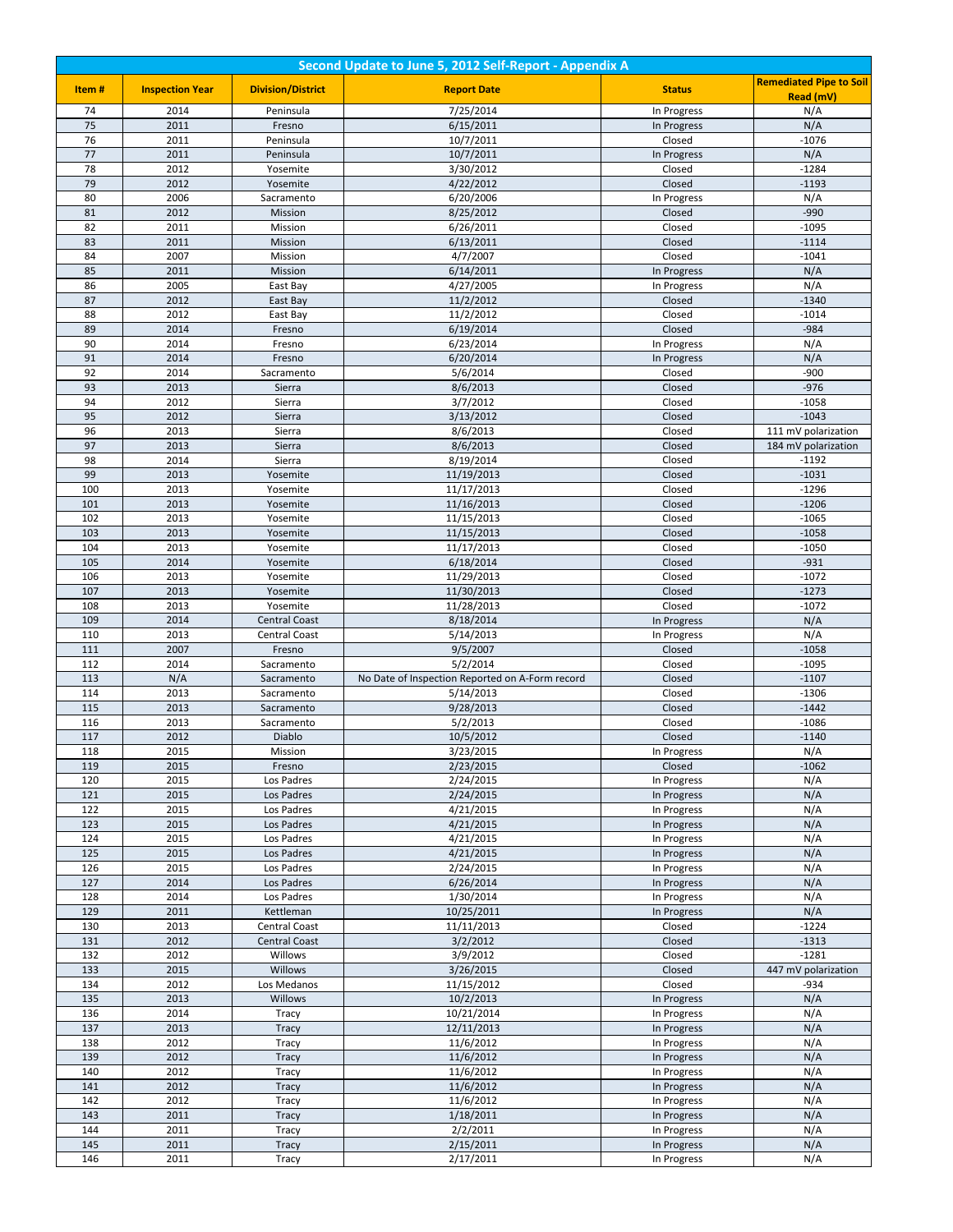| Second Update to June 5, 2012 Self-Report - Appendix A |                        |                              |                         |                       |                                |
|--------------------------------------------------------|------------------------|------------------------------|-------------------------|-----------------------|--------------------------------|
| Item#                                                  | <b>Inspection Year</b> | <b>Division/District</b>     | <b>Report Date</b>      | <b>Status</b>         | <b>Remediated Pipe to Soil</b> |
|                                                        |                        |                              |                         |                       | Read (mV)                      |
| 147<br>148                                             | 2012<br>2012           | North Valley                 | 11/28/2012<br>9/6/2012  | Closed<br>Closed      | $-1183$<br>$-1046$             |
| 149                                                    | 2012                   | North Valley<br>North Valley | 9/11/2012               | Closed                | 444 mV polarization            |
| 150                                                    | 2012                   | North Valley                 | 10/7/2012               | Closed                | $-865$                         |
| 151                                                    | 2012                   | North Valley                 | 10/7/2012               | Closed                | $-861$                         |
| 152                                                    | 2013                   | North Valley                 | 8/1/2013                | Closed                | 457 mV polarization            |
| 153                                                    | 2014                   | North Valley                 | 9/2/2014                | Closed                | $-1013$                        |
| 154                                                    | 2012                   | East Bay                     | 11/16/2012              | In Progress           | N/A                            |
| 155                                                    | 2013                   | East Bay                     | 5/8/2013                | Closed                | $-1070$                        |
| 156<br>157                                             | 2011<br>2014           | Peninsula                    | 10/31/2011<br>7/1/2014  | Closed<br>Closed      | $-863$<br>$-905$               |
| 158                                                    | 2014                   | Peninsula<br>Sonoma          | 5/8/2014                | Closed                | $-916$                         |
| 159                                                    | 2013                   | Sonoma                       | 7/1/2013                | Closed                | $-1022$                        |
| 160                                                    | 2013                   | Sonoma                       | 7/12/2013               | Closed                | $-998$                         |
| 161                                                    | 2013                   | Sonoma                       | 7/2/2013                | Closed                | $-1111$                        |
| 162                                                    | 2014                   | Sonoma                       | 10/2/2014               | Closed                | $-1037$                        |
| 163                                                    | 2014                   | Sonoma                       | 10/2/2014               | Closed                | $-940$                         |
| 164                                                    | 2013                   | Sonoma                       | 1/14/2013               | Closed                | $-983$                         |
| 165                                                    | 2012                   | Sonoma                       | 10/15/2012              | Closed                | $-1175$                        |
| 166<br>167                                             | 2010<br>2010           | Sonoma<br>Sonoma             | 8/3/2010<br>6/4/2010    | Closed<br>Closed      | $-1102$<br>$-1166$             |
| 168                                                    | 2010                   | Sonoma                       | 9/22/2010               | Closed                | $-896$                         |
| 169                                                    | 2008                   | Sonoma                       | 8/5/2008                | Closed                | $-941$                         |
| 170                                                    | 2008                   | Humboldt                     | 5/13/2008               | Closed                | $-1000$                        |
| 171                                                    | 2013                   | Humboldt                     | 6/6/2013                | Closed                | $-1311$                        |
| 172                                                    | 2008                   | Humboldt                     | 5/12/2008               | Closed                | $-1286$                        |
| 173                                                    | 2013                   | Humboldt                     | 6/8/2013                | Closed                | $-1305$                        |
| 174                                                    | 2013                   | Humboldt                     | 6/15/2013               | Closed                | $-1031$                        |
| 175<br>176                                             | 2013<br>2013           | Humboldt<br>Humboldt         | 6/17/2013<br>6/11/2013  | Closed<br>Closed      | $-988$<br>$-995$               |
| 177                                                    | 2012                   | Humboldt                     | 1/5/2012                | Closed                | $-973$                         |
| 178                                                    | 2013                   | North Bay                    | 2/11/2013               | Closed                | $-851$                         |
| 179                                                    | 2013                   | North Bay                    | 2/6/2013                | In Progress           | N/A                            |
| 180                                                    | 2013                   | North Bay                    | 1/18/2013               | In Progress           | N/A                            |
| 181                                                    | 2012                   | East Bay                     | 10/15/2012              | In Progress           | N/A                            |
| 182                                                    | 2012                   | North Bay                    | 10/15/2012              | Closed                | $-907$                         |
| 183                                                    | 2014                   | North Bay                    | 6/25/2014               | Closed                | <b>Pipeline Deactivated</b>    |
| 184<br>185                                             | 2013<br>2011           | North Bay<br>North Bay       | 1/21/2013<br>12/15/2011 | In Progress<br>Closed | N/A<br>$-1438$                 |
| 186                                                    | 2011                   | North Bay                    | 12/15/2011              | Closed                | $-1271$                        |
| 187                                                    | 2012                   | North Bay                    | 4/12/2012               | Closed                | $-1167$                        |
| 188                                                    | 2012                   | North Bay                    | 4/12/2012               | Closed                | $-1351$                        |
| 189                                                    | 2013                   | North Bay                    | 1/18/2013               | In Progress           | N/A                            |
| 190                                                    | 2014                   | North Bay                    | 7/16/2014               | Closed                | $-944$                         |
| 191                                                    | 2012                   | North Bay                    | 10/15/2012              | Closed                | $-949$                         |
| 192<br>193                                             | 2006                   | North Bay                    | 2/22/2006               | Closed                | $-857$<br>$-1027$              |
| 194                                                    | 2013<br>2011           | Sierra<br>Diablo             | 5/28/2013<br>11/7/2011  | Closed<br>Closed      | $-1197$                        |
| 195                                                    | 2010                   | Diablo                       | 11/16/2010              | Closed                | $-1200$                        |
| 196                                                    | 2013                   | Diablo                       | 2/22/2013               | Closed                | $-954$                         |
| 197                                                    | 2012                   | Stockton                     | 7/4/2012                | In Progress           | N/A                            |
| 198                                                    | 2011                   | Diablo                       | 11/7/2011               | Closed                | $-1092$                        |
| 199                                                    | 2013                   | Sacramento                   | 9/24/2013               | Closed                | $-1244$                        |
| 200                                                    | 2014                   | Sacramento                   | 6/24/2014               | Closed                | $-1006$                        |
| 201<br>202                                             | 2014<br>2014           | Sacramento<br>Sacramento     | 4/28/2014<br>7/4/2014   | Closed<br>Closed      | $-1031$<br>$-1341$             |
| 203                                                    | 2014                   | Sacramento                   | 6/24/2014               | Closed                | $-1186$                        |
| 204                                                    | 2012                   | Sacramento                   | 10/2/2012               | Closed                | $-1192$                        |
| 205                                                    | 2014                   | Sacramento                   | 6/24/2014               | Closed                | $-1329$                        |
| 206                                                    | 2014                   | Sacramento                   | 7/18/2014               | Closed                | $-970$                         |
| 207                                                    | 2014                   | Sacramento                   | 5/21/2014               | Closed                | 598 mV polarization            |
| 208                                                    | 2014                   | Sacramento                   | 5/5/2014                | Closed                | 598 mV polarization            |
| 209                                                    | 2014                   | Sacramento                   | 5/21/2014               | Closed                | 598 mV polarization            |
| 210                                                    | 2012                   | Sacramento                   | 1/11/2012               | Closed                | -965                           |
| 211<br>212                                             | 2014<br>2011           | Sacramento<br>Sacramento     | 10/13/2014<br>4/6/2011  | Closed<br>Closed      | $-869$<br>-1330                |
| 213                                                    | 2013                   | Sacramento                   | 4/2/2013                | In Progress           | N/A                            |
| 214                                                    | 2012                   | Sacramento                   | 6/19/2012               | Closed                | $-1013$                        |
| 215                                                    | 2012                   | Sacramento                   | 6/19/2012               | Closed                | $-994$                         |
| 216                                                    | 2012                   | Sacramento                   | 1/16/2012               | Closed                | $-911$                         |
| 217                                                    | 2012                   | Sacramento                   | 1/23/2012               | Closed                | $-1220$                        |
| 218                                                    | 2012                   | Sacramento                   | 10/19/2012              | Closed                | $-1046$                        |
| 219                                                    | 2014                   | San Jose                     | 8/15/2014               | In Progress           | N/A                            |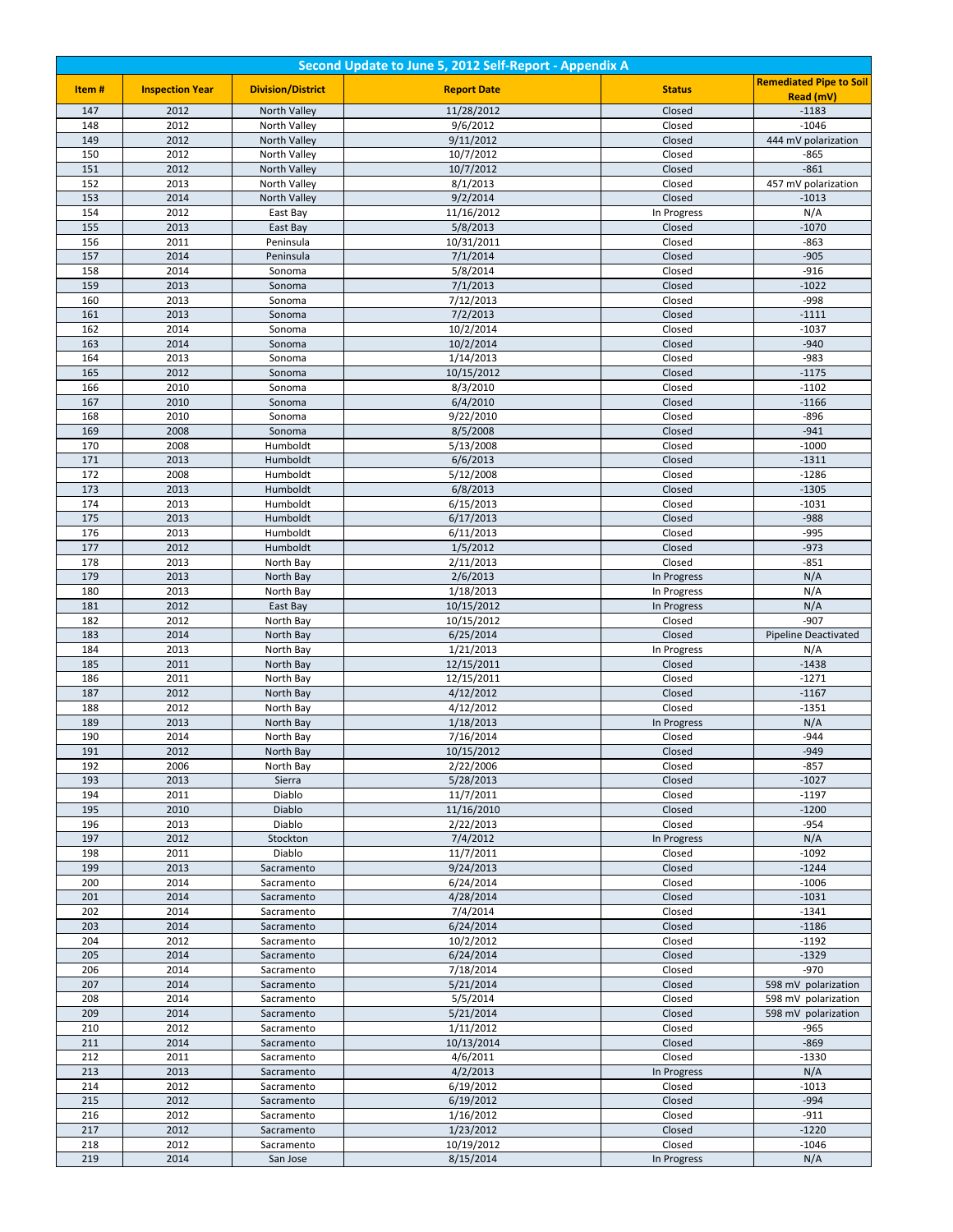| Second Update to June 5, 2012 Self-Report - Appendix A |                        |                          |                          |                            |                                |
|--------------------------------------------------------|------------------------|--------------------------|--------------------------|----------------------------|--------------------------------|
| Item#                                                  | <b>Inspection Year</b> | <b>Division/District</b> | <b>Report Date</b>       | <b>Status</b>              | <b>Remediated Pipe to Soil</b> |
|                                                        |                        |                          |                          |                            | Read (mV)                      |
| 220                                                    | 2012                   | San Jose                 | 9/17/2012                | In Progress                | N/A                            |
| 221<br>222                                             | 2013<br>2013           | San Jose<br>North Valley | 11/12/2013<br>6/11/2013  | In Progress<br>Closed      | N/A<br>$-956$                  |
| 223                                                    | 2007                   | North Valley             | 5/9/2007                 | Closed                     | $-938$                         |
| 224                                                    | 2012                   | North Valley             | 8/21/2012                | Closed                     | $-1012$                        |
| 225                                                    | 2012                   | North Valley             | 8/21/2012                | Closed                     | $-887$                         |
| 226                                                    | 2012                   | North Valley             | 3/21/2012                | Closed                     | $-861$                         |
| 227                                                    | 2014                   | North Valley             | 5/27/2014                | Closed                     | $-850$                         |
| 228                                                    | 2012                   | East Bay                 | 2/21/2012                | In Progress                | N/A                            |
| 229                                                    | 2011                   | East Bay                 | 11/29/2011               | Closed                     | $-1224$                        |
| 230                                                    | 2011                   | East Bay                 | 11/28/2011               | Closed                     | $-1435$                        |
| 231                                                    | 2012                   | East Bay                 | 2/21/2012                | Closed                     | $-1052$                        |
| 232                                                    | 2011                   | East Bay                 | 11/29/2011               | Closed                     | $-1275$                        |
| 233                                                    | 2011                   | Mission                  | 6/10/2011                | In Progress                | N/A                            |
| 234                                                    | 2012                   | Mission                  | 11/14/2012               | Closed                     | $-1101$                        |
| 235                                                    | 2012                   | Mission                  | 11/14/2012               | Closed                     | $-953$                         |
| 236                                                    | 2009                   | Mission                  | 3/7/2009                 | In Progress                | N/A                            |
| 237                                                    | 2014                   | Mission                  | 6/13/2014                | In Progress                | N/A                            |
| 238                                                    | 2015                   | East Bay                 | 4/2/2015                 | Closed                     | $-1159$                        |
| 239<br>240                                             | 2012<br>2012           | Mission                  | 11/16/2012<br>11/14/2012 | In Progress                | N/A<br>N/A                     |
| 241                                                    | 2013                   | East Bay<br>Fresno       | 8/9/2013                 | In Progress<br>In Progress | N/A                            |
| 242                                                    | 2013                   | Fresno                   | 8/23/2013                | In Progress                | N/A                            |
| 243                                                    | 2013                   | Fresno                   | 8/22/2013                | In Progress                | N/A                            |
| 244                                                    | 2013                   | Fresno                   | 8/8/2013                 | Closed                     | $-1043$                        |
| 245                                                    | 2007                   | Fresno                   | 1/30/2007                | Closed                     | $-905$                         |
| 246                                                    | 2012                   | Fresno                   | 2/29/2012                | In Progress                | N/A                            |
| 247                                                    | 2012                   | Fresno                   | 6/27/2012                | In Progress                | N/A                            |
| 248                                                    | 2014                   | Yosemite                 | 3/3/2014                 | In Progress                | N/A                            |
| 249                                                    | 2014                   | Fresno                   | 4/16/2014                | In Progress                | N/A                            |
| 250                                                    | 2014                   | Yosemite                 | 4/11/2014                | In Progress                | N/A                            |
| 251                                                    | 2014                   | Yosemite                 | 4/11/2014                | In Progress                | N/A                            |
| 252                                                    | 2014                   | Yosemite                 | 5/19/2014                | Closed                     | $-910$                         |
| 253                                                    | 2014                   | Yosemite                 | 3/20/2014                | In Progress                | N/A                            |
| 254<br>255                                             | 2014                   | Yosemite                 | 4/12/2014                | In Progress                | N/A                            |
| 256                                                    | 2014<br>2014           | Yosemite<br>Yosemite     | 4/23/2014<br>3/19/2014   | Closed<br>In Progress      | $-1072$<br>N/A                 |
| 257                                                    | 2013                   | Yosemite                 | 8/8/2013                 | In Progress                | N/A                            |
| 258                                                    | 2014                   | Yosemite                 | 6/17/2014                | Closed                     | $-930$                         |
| 259                                                    | 2014                   | Yosemite                 | 2/27/2014                | Closed                     | $-1152$                        |
| 260                                                    | 2012                   | Yosemite                 | 6/11/2012                | In Progress                | N/A                            |
| 261                                                    | 2012                   | Yosemite                 | 6/11/2012                | In Progress                | N/A                            |
| 262                                                    | 2014                   | Yosemite                 | 4/4/2014                 | In Progress                | N/A                            |
| 263                                                    | 2014                   | Yosemite                 | 3/1/2014                 | Closed                     | $-1016$                        |
| 264                                                    | 2013                   | Yosemite                 | 6/18/2013                | In Progress                | N/A                            |
| 265                                                    | 2014                   | Yosemite                 | 6/18/2014                | In Progress                | N/A                            |
| 266                                                    | 2014                   | Yosemite                 | 9/22/2014                | Closed                     | $-1130$                        |
| 267                                                    | 2014                   | Sacramento               | 6/28/2014                | Closed                     | $-1313$                        |
| 268                                                    | 2014                   | Sacramento               | 6/28/2014                | Closed                     | $-1235$                        |
| 269<br>270                                             | 2008<br>2012           | Sacramento               | 5/12/2008<br>1/11/2012   | Closed<br>Closed           | $-1126$<br>$-961$              |
| 271                                                    | 2013                   | Sacramento<br>Sacramento | 11/14/2013               | Closed                     | $-852$                         |
| 272                                                    | 2013                   | Sacramento               | 9/13/2013                | Closed                     | $-1000$                        |
| 273                                                    | 2014                   | Sacramento               | 11/5/2014                | Closed                     | $-1094$                        |
| 274                                                    | 2014                   | Sacramento               | 11/5/2014                | Closed                     | $-872$                         |
| 275                                                    | 2014                   | Sacramento               | 11/5/2014                | Closed                     | $-895$                         |
| 276                                                    | 2014                   | Sacramento               | 11/5/2014                | Closed                     | $-1061$                        |
| 277                                                    | 2014                   | Fresno                   | 2/24/2014                | In Progress                | N/A                            |
| 278                                                    | 2014                   | Fresno                   | 2/24/2014                | Closed                     | $-1020$                        |
| 279                                                    | 2014                   | Fresno                   | 11/6/2014                | Closed                     | $-973$                         |
| 280                                                    | 2013                   | Fresno                   | 8/13/2013                | In Progress                | N/A                            |
| 281                                                    | 2014                   | Fresno                   | 2/24/2014                | Closed                     | $-1098$                        |
| 282                                                    | 2014                   | Fresno                   | 1/27/2014                | Closed                     | $-1265$                        |
| 283                                                    | 2014                   | Fresno                   | 1/27/2014                | Closed                     | $-1228$                        |
| 284<br>285                                             | 2010<br>2012           | Fresno                   | 1/6/2010<br>2/14/2012    | Closed<br>Closed           | $-890$<br>$-1035$              |
| 286                                                    | 2013                   | Fresno<br>Sierra         | 8/12/2013                | Closed                     | 411 mV polarization            |
| 287                                                    | 2013                   | Sierra                   | 8/20/2013                | Closed                     | 262 mV polarization            |
| 288                                                    | 2013                   | Sierra                   | 11/10/2013               | Closed                     | -968                           |
| 289                                                    | 2013                   | Sierra                   | 7/2/2013                 | Closed                     | $-1082$                        |
| 290                                                    | 2014                   | Sierra                   | 9/10/2014                | Closed                     | 102 mV polarization            |
| 291                                                    | 2012                   | Sonoma                   | 10/15/2012               | Closed                     | $-1271$                        |
| 292                                                    | 2013                   | Sonoma                   | 7/11/2013                | Closed                     | $-1319$                        |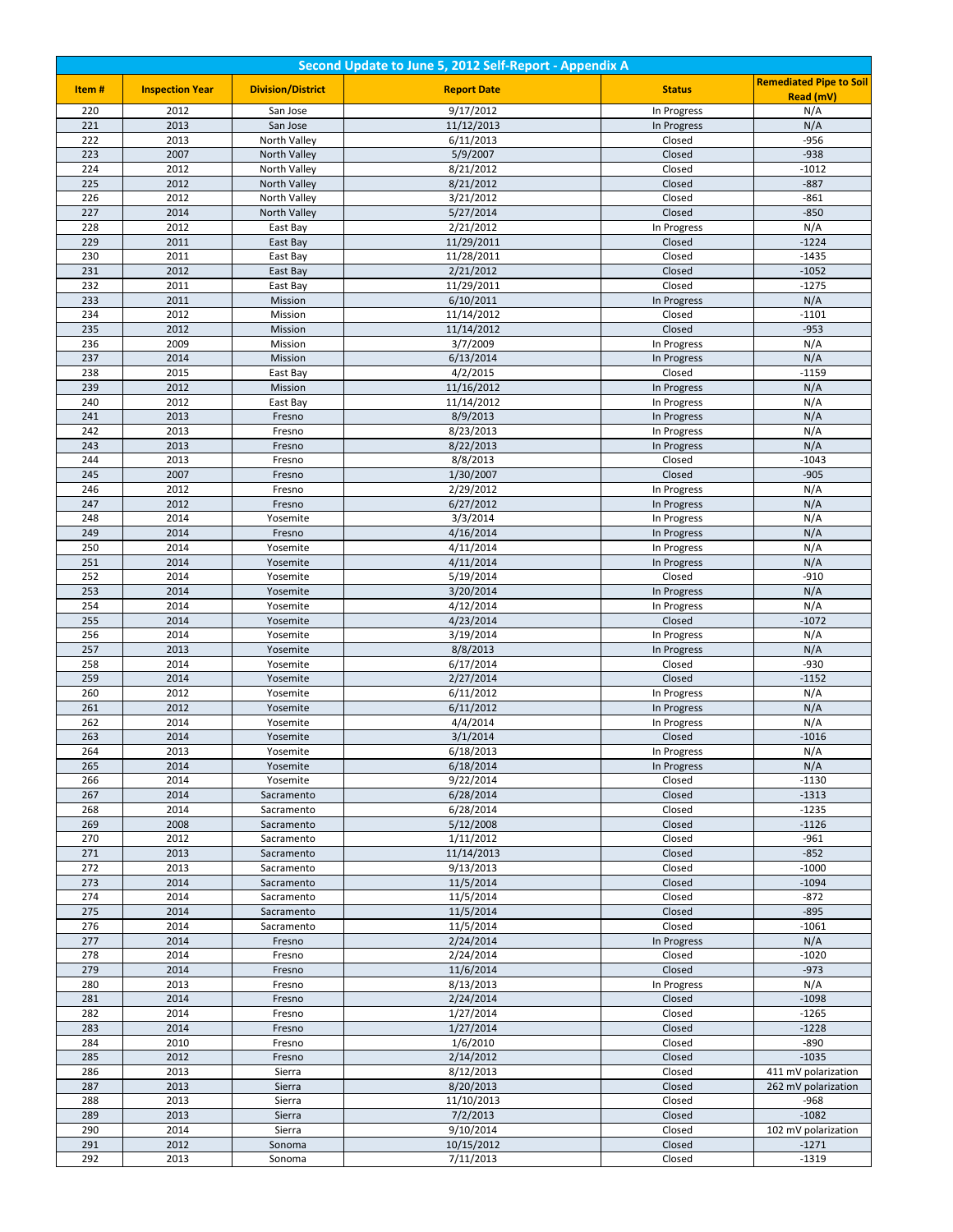| Second Update to June 5, 2012 Self-Report - Appendix A |                        |                                              |                         |                            |                                |  |
|--------------------------------------------------------|------------------------|----------------------------------------------|-------------------------|----------------------------|--------------------------------|--|
| Item#                                                  | <b>Inspection Year</b> | <b>Division/District</b>                     | <b>Report Date</b>      | <b>Status</b>              | <b>Remediated Pipe to Soil</b> |  |
|                                                        |                        |                                              |                         |                            | Read (mV)                      |  |
| 293<br>294                                             | 2015<br>2012           | Sonoma<br>Humboldt                           | 4/21/2015<br>1/4/2012   | Closed<br>Closed           | $-1166$<br>$-1069$             |  |
| 295                                                    | 2014                   | Sacramento                                   | 4/10/2014               | In Progress                | N/A                            |  |
| 296                                                    | 2014                   | Sacramento                                   | 3/3/2014                | Closed                     | $-1007$                        |  |
| 297                                                    | 2014                   | De Anza                                      | 9/15/2014               | Closed                     | $-1180$                        |  |
| 298                                                    | 2013                   | Peninsula                                    | 7/31/2013               | In Progress                | N/A                            |  |
| 299                                                    | 2013                   | Yosemite                                     | 12/16/2013              | Closed                     | $-889$                         |  |
| 300                                                    | 2014                   | Yosemite                                     | 11/21/2014              | Closed                     | $-1156$                        |  |
| 301                                                    | 2013                   | Yosemite                                     | 8/29/2013               | In Progress                | N/A                            |  |
| 302                                                    | 2014                   | Yosemite                                     | 4/29/2014               | Closed                     | $-954$                         |  |
| 303<br>304                                             | 2012<br>2014           | Humboldt<br>Fresno                           | 8/2/2012<br>5/27/2014   | Closed<br>Closed           | $-1054$<br>$-1120$             |  |
| 305                                                    | 2012                   | Fresno                                       | 10/16/2012              | Closed                     | $-1207$                        |  |
| 306                                                    | 2012                   | Fresno                                       | 10/16/2012              | Closed                     | $-1181$                        |  |
| 307                                                    | 2013                   | San Francisco                                | 7/31/2013               | Closed                     | $-881$                         |  |
| 308                                                    | 2013                   | Kern                                         | 11/5/2013               | Closed                     | $-986$                         |  |
| 309                                                    | 2013                   | Kern                                         | 8/13/2013               | Closed                     | $-965$                         |  |
| 310                                                    | 2013                   | Kern                                         | 8/14/2013               | In Progress                | N/A                            |  |
| 311                                                    | 2013                   | Kern                                         | 8/15/2013               | In Progress                | N/A                            |  |
| 312<br>313                                             | 2012<br>2012           | Kern                                         | 6/19/2012<br>10/10/2012 | Closed                     | $-905$<br>219 mV polarization  |  |
| 314                                                    | 2013                   | Kern<br>Kern                                 | 8/16/2013               | Closed<br>Closed           | $-899$                         |  |
| 315                                                    | 2013                   | Sierra                                       | 6/7/2013                | Closed                     | $-1109$                        |  |
| 316                                                    | 2014                   | Sierra                                       | 4/15/2014               | Closed                     | $-927$                         |  |
| 317                                                    | 2014                   | Sierra                                       | 6/19/2014               | Closed                     | $-873$                         |  |
| 318                                                    | 2015                   | Sierra                                       | 4/13/2015               | Closed                     | $-891$                         |  |
| 319                                                    | 2013                   | Sierra                                       | 4/11/2013               | In Progress                | N/A                            |  |
| 320                                                    | 2012                   | Sierra                                       | 3/14/2012               | Closed                     | $-1136$                        |  |
| 321<br>322                                             | 2015<br>2012           | Sierra<br>Sierra                             | 2/24/2015<br>3/7/2012   | Closed<br>Closed           | $-1077$<br>$-902$              |  |
| 323                                                    | 2012                   | East Bay                                     | 11/12/2012              | Closed                     | $-1210$                        |  |
| 324                                                    | 2014                   | Stockton                                     | 8/11/2014               | Closed                     | $-939$                         |  |
| 325                                                    | 2014                   | Stockton                                     | 5/21/2014               | Closed                     | $-1132$                        |  |
| 326                                                    | 2014                   | Stockton                                     | 5/17/2014               | Closed                     | $-938$                         |  |
| 327                                                    | 2012                   | Stockton                                     | 10/5/2012               | Closed                     | $-988$                         |  |
| 328                                                    | 2014                   | Stockton                                     | 7/4/2014                | Closed                     | $-1035$                        |  |
| 329                                                    | 2013                   | Stockton                                     | 4/16/2013               | In Progress                | N/A                            |  |
| 330<br>331                                             | 2013<br>2013           | Yosemite<br>Yosemite                         | 7/9/2013<br>10/11/2013  | Closed<br>Closed           | $-1086$<br>$-1269$             |  |
| 332                                                    | 2014                   | Yosemite                                     | 7/25/2014               | In Progress                | N/A                            |  |
| 333                                                    | 2014                   | Stockton                                     | 5/20/2014               | In Progress                | N/A                            |  |
| 334                                                    | 2013                   | Stockton                                     | 6/14/2013               | Closed                     | $-1314$                        |  |
| 335                                                    | 2013                   | Sacramento                                   | 11/4/2013               | Closed                     | $-1002$                        |  |
| 336                                                    | 2014                   | Sacramento                                   | 7/7/2014                | Closed                     | $-879$                         |  |
| 337                                                    | 2013                   | Sacramento                                   | 10/29/2013              | In Progress                | N/A                            |  |
| 338                                                    | 2014                   | Sacramento                                   | 10/24/2014              | Closed                     | -2866                          |  |
| 339<br>340                                             | 2013<br>2012           | Sierra<br>Sierra                             | 8/6/2013<br>6/26/2012   | Closed<br>Closed           | $-980$                         |  |
| 341                                                    | 2008                   | North Valley                                 | 3/6/2008                | In Progress                | -865<br>N/A                    |  |
| 342                                                    | 2013                   | North Valley                                 | 3/13/2013               | Closed                     | $-880$                         |  |
| 343                                                    | 2013                   | North Valley                                 | 3/13/2013               | Closed                     | $-1271$                        |  |
| 344                                                    | 2012                   | North Valley                                 | 7/1/2012                | In Progress                | N/A                            |  |
| 345                                                    | 2013                   | North Valley                                 | 3/14/2013               | In Progress                | N/A                            |  |
| 346                                                    | 2012                   | North Valley                                 | 6/30/2012               | In Progress                | N/A                            |  |
| 347<br>348                                             | 2012                   | North Valley                                 | 7/25/2012               | In Progress                | N/A<br>$-976$                  |  |
| 349                                                    | 2013<br>2013           | Humboldt<br>Humboldt                         | 3/14/2013               | Closed<br>Closed           | $-1078$                        |  |
| 350                                                    | 2013                   | Humboldt                                     | 8/28/2013<br>3/15/2013  | Closed                     | $-1183$                        |  |
| 351                                                    | 2014                   | Humboldt                                     | 5/29/2014               | Closed                     | $-954$                         |  |
| 352                                                    | 2014                   | <b>Central Coast</b>                         | 10/1/2014               | In Progress                | N/A                            |  |
| 353                                                    | 2013                   | <b>Central Coast</b>                         | 9/25/2013               | In Progress                | N/A                            |  |
| 354                                                    | 2013                   | Central Coast                                | 7/17/2013               | Closed                     | $-1143$                        |  |
| 355                                                    | 2011                   | <b>Central Coast</b>                         | 4/5/2011                | Closed                     | $-850$                         |  |
| 356                                                    | 2013                   | Central Coast                                | 7/9/2013                | In Progress                | N/A                            |  |
| 357<br>358                                             | 2013<br>2014           | <b>Central Coast</b>                         | 7/9/2013<br>10/2/2014   | Closed                     | $-879$<br>N/A                  |  |
| 359                                                    | 2013                   | <b>Central Coast</b><br><b>Central Coast</b> | 7/11/2013               | In Progress<br>In Progress | N/A                            |  |
| 360                                                    | 2013                   | Central Coast                                | 7/12/2013               | In Progress                | N/A                            |  |
| 361                                                    | 2013                   | <b>Central Coast</b>                         | 7/26/2013               | Closed                     | $-859$                         |  |
| 362                                                    | 2013                   | <b>Central Coast</b>                         | 7/9/2013                | Closed                     | $-850$                         |  |
| 363                                                    | 2013                   | <b>Central Coast</b>                         | 7/23/2013               | In Progress                | N/A                            |  |
| 364                                                    | 2012                   | Central Coast                                | 7/19/2012               | Closed                     | $-1173$                        |  |
| 365                                                    | 2013                   | <b>Central Coast</b>                         | 7/9/2013                | In Progress                | N/A                            |  |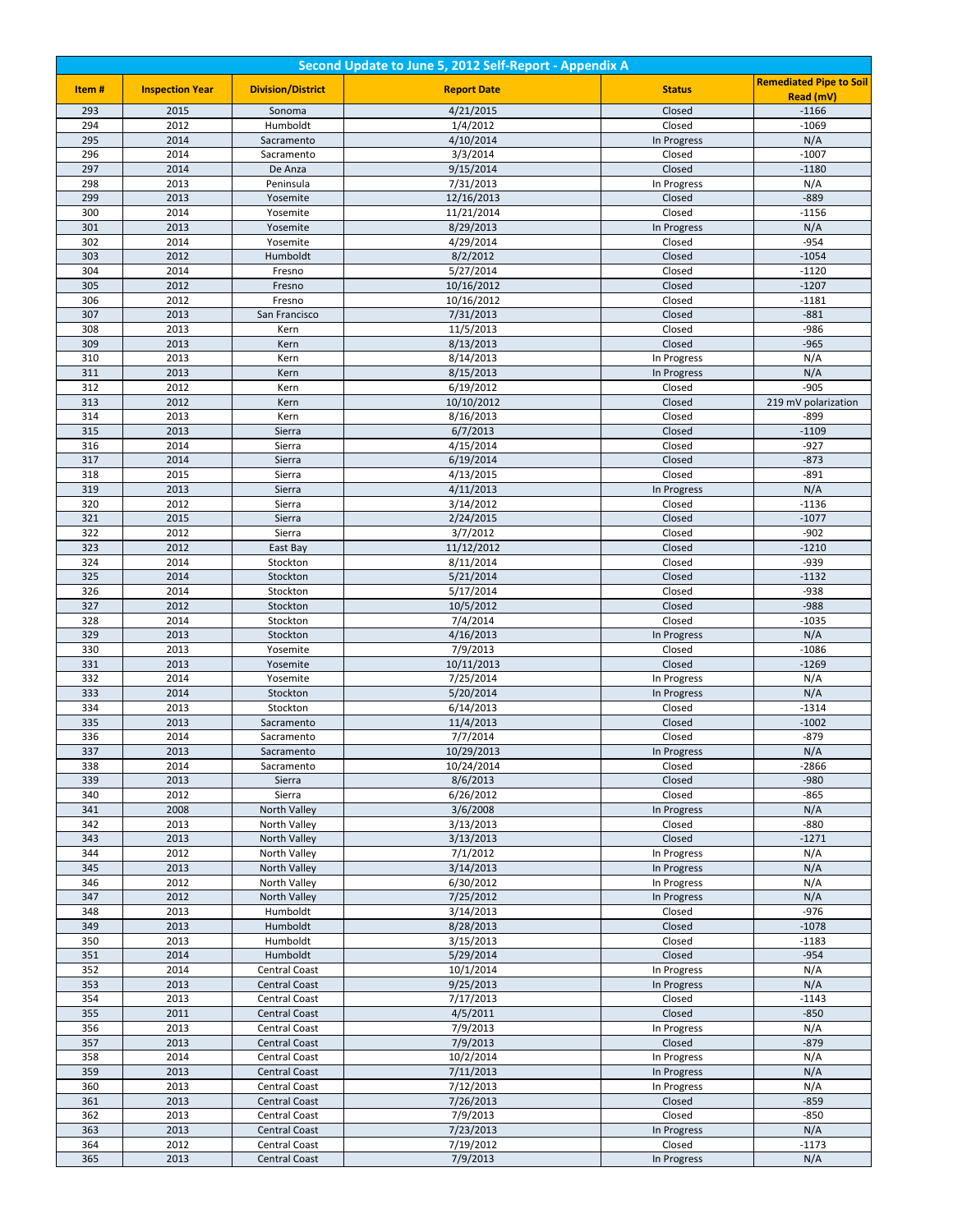| Second Update to June 5, 2012 Self-Report - Appendix A |                        |                                              |                          |                            |                                |
|--------------------------------------------------------|------------------------|----------------------------------------------|--------------------------|----------------------------|--------------------------------|
| Item#                                                  | <b>Inspection Year</b> | <b>Division/District</b>                     | <b>Report Date</b>       | <b>Status</b>              | <b>Remediated Pipe to Soil</b> |
|                                                        |                        |                                              |                          |                            | Read (mV)                      |
| 366<br>367                                             | 2012<br>2012           | <b>Central Coast</b><br><b>Central Coast</b> | 6/19/2012<br>6/20/2012   | Closed                     | $-1125$<br>$-1108$             |
| 368                                                    | 2013                   | Central Coast                                | 7/9/2013                 | Closed<br>Closed           | $-1259$                        |
| 369                                                    | 2013                   | <b>Central Coast</b>                         | 7/19/2013                | Closed                     | $-1134$                        |
| 370                                                    | 2013                   | Diablo                                       | 10/7/2013                | Closed                     | $-1015$                        |
| 371                                                    | 2013                   | Diablo                                       | 3/22/2013                | Closed                     | $-1067$                        |
| 372                                                    | 2012                   | Diablo                                       | 9/25/2012                | Closed                     | $-1135$                        |
| 373                                                    | 2014                   | Diablo                                       | 10/23/2014               | In Progress                | N/A                            |
| 374                                                    | 2013                   | North Valley                                 | 3/14/2013                | Closed                     | $-1057$                        |
| 375<br>376                                             | 2013<br>2014           | Stockton                                     | 11/7/2013<br>9/22/2014   | In Progress                | N/A                            |
| 377                                                    | 2012                   | Stockton<br>Stockton                         | 7/28/2012                | In Progress<br>Closed      | N/A<br>$-1025$                 |
| 378                                                    | 2012                   | Stockton                                     | 6/22/2012                | In Progress                | N/A                            |
| 379                                                    | 2012                   | Sacramento                                   | 10/17/2012               | Closed                     | $-950$                         |
| 380                                                    | 2012                   | Sacramento                                   | 10/3/2012                | Closed                     | $-1055$                        |
| 381                                                    | 2012                   | Sacramento                                   | 11/2/2012                | Closed                     | $-974$                         |
| 382                                                    | 2012                   | Sacramento                                   | 10/2/2012                | Closed                     | $-880$                         |
| 383                                                    | 2012                   | Sacramento                                   | 8/18/2012                | Closed                     | $-960$                         |
| 384                                                    | 2012                   | Sacramento                                   | 9/14/2012                | Closed                     | $-987$                         |
| 385<br>386                                             | 2012<br>2012           | Sacramento<br>Sacramento                     | 9/17/2012<br>10/2/2012   | Closed<br>Closed           | $-956$<br>$-911$               |
| 387                                                    | 2013                   | Sacramento                                   | 6/14/2013                | Closed                     | $-887$                         |
| 388                                                    | 2012                   | Sacramento                                   | 10/2/2012                | Closed                     | $-882$                         |
| 389                                                    | 2013                   | North Bay                                    | 5/1/2013                 | Closed                     | $-996$                         |
| 390                                                    | 2013                   | North Bay                                    | 7/2/2013                 | Closed                     | -957                           |
| 391                                                    | 2013                   | Sacramento                                   | 10/27/2013               | Closed                     | $-899$                         |
| 392                                                    | 2007                   | Mission                                      | 4/11/2007                | In Progress                | N/A                            |
| 393                                                    | 2013                   | Mission                                      | 6/13/2013                | Closed                     | $-1318$                        |
| 394<br>395                                             | 2013<br>2014           | Mission<br>Mission                           | 2/7/2013<br>9/15/2014    | In Progress                | N/A<br>N/A                     |
| 396                                                    | 2014                   | Mission                                      | 4/30/2014                | In Progress<br>In Progress | N/A                            |
| 397                                                    | 2013                   | Topock                                       | 12/17/2013               | In Progress                | N/A                            |
| 398                                                    | 2013                   | Topock                                       | 12/17/2013               | Closed                     | 393 mV polarization            |
| 399                                                    | 2013                   | Topock                                       | 12/17/2013               | Closed                     | 399 mV polarization            |
| 400                                                    | 2013                   | Topock                                       | 12/17/2013               | Closed                     | 262 mV polarization            |
| 401                                                    | 2013                   | Topock                                       | 12/17/2013               | Closed                     | 196 mV polarization            |
| 402                                                    | 2013                   | Topock                                       | 12/18/2013               | Closed                     | 262 mV polarization            |
| 403<br>404                                             | 2013<br>2013           | Topock<br>Topock                             | 12/18/2013<br>11/19/2013 | In Progress<br>In Progress | N/A<br>N/A                     |
| 405                                                    | 2013                   | Topock                                       | 11/18/2013               | In Progress                | N/A                            |
| 406                                                    | 2013                   | Topock                                       | 11/19/2013               | In Progress                | N/A                            |
| 407                                                    | 2013                   | <b>Topock</b>                                | 11/19/2013               | In Progress                | N/A                            |
| 408                                                    | 2013                   | Topock                                       | 11/21/2013               | In Progress                | N/A                            |
| 409                                                    | 2013                   | Topock                                       | 11/21/2013               | Closed                     | $-898$                         |
| 410                                                    | 2013                   | Topock                                       | 10/16/2013               | Closed                     | $-898$                         |
| 411                                                    | 2013                   | Topock                                       | 11/21/2013               | Closed                     | $-925$                         |
| 412<br>413                                             | 2013<br>2013           | Topock<br>Topock                             | 11/21/2013<br>11/21/2013 | Closed<br>Closed           | $-922$<br>$-947$               |
| 414                                                    | 2013                   | Topock                                       | 11/21/2013               | Closed                     | $-980$                         |
| 415                                                    | 2013                   | Topock                                       | 11/21/2013               | Closed                     | $-998$                         |
| 416                                                    | 2013                   | Topock                                       | 11/21/2013               | Closed                     | $-917$                         |
| 417                                                    | 2013                   | Topock                                       | 12/3/2013                | Closed                     | $-912$                         |
| 418                                                    | 2013                   | Topock                                       | 12/3/2013                | Closed                     | $-956$                         |
| 419                                                    | 2013                   | Topock                                       | 12/3/2013                | Closed                     | $-981$                         |
| 420<br>421                                             | 2013<br>2013           | Topock                                       | 12/3/2013<br>10/16/2013  | Closed                     | $-979$<br>$-995$               |
| 422                                                    | 2013                   | Topock<br>Topock                             | 12/3/2013                | Closed<br>Closed           | $-1161$                        |
| 423                                                    | 2013                   | Topock                                       | 12/3/2013                | Closed                     | $-1112$                        |
| 424                                                    | 2013                   | Topock                                       | 12/3/2013                | Closed                     | $-1087$                        |
| 425                                                    | 2013                   | Topock                                       | 10/16/2013               | Closed                     | $-1159$                        |
| 426                                                    | 2013                   | Topock                                       | 12/3/2013                | Closed                     | $-1089$                        |
| 427                                                    | 2013                   | Topock                                       | 12/5/2013                | Closed                     | $-1145$                        |
| 428                                                    | 2013                   | Topock                                       | 12/5/2013                | Closed                     | $-1156$                        |
| 429                                                    | 2013                   | Topock                                       | 10/17/2013               | Closed                     | $-1206$                        |
| 430<br>431                                             | 2013<br>2013           | Topock<br>Topock                             | 12/5/2013<br>12/5/2013   | In Progress<br>In Progress | N/A<br>N/A                     |
| 432                                                    | 2013                   | Topock                                       | 12/5/2013                | In Progress                | N/A                            |
| 433                                                    | 2013                   | Topock                                       | 12/5/2013                | Closed                     | $-1109$                        |
| 434                                                    | 2013                   | Topock                                       | 12/5/2013                | Closed                     | $-1166$                        |
| 435                                                    | 2013                   | Topock                                       | 12/5/2013                | Closed                     | $-1188$                        |
| 436                                                    | 2013                   | Topock                                       | 12/5/2013                | Closed                     | $-1156$                        |
| 437                                                    | 2013                   | Topock                                       | 10/17/2013               | Closed                     | $-1334$                        |
| 438                                                    | 2013                   | Topock                                       | 10/17/2013               | In Progress                | N/A                            |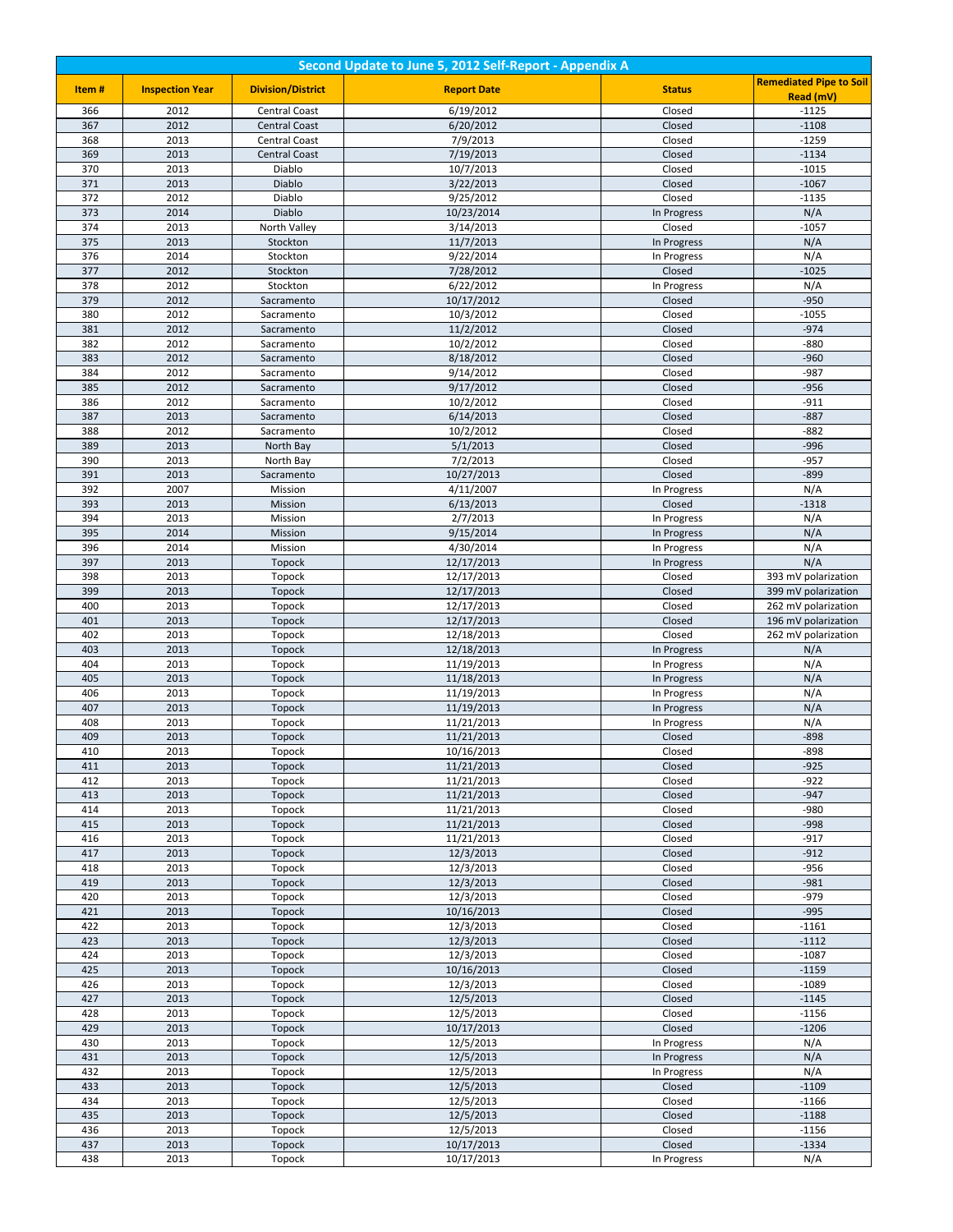| Second Update to June 5, 2012 Self-Report - Appendix A |                        |                             |                          |                       |                                            |
|--------------------------------------------------------|------------------------|-----------------------------|--------------------------|-----------------------|--------------------------------------------|
| Item#                                                  | <b>Inspection Year</b> | <b>Division/District</b>    | <b>Report Date</b>       | <b>Status</b>         | <b>Remediated Pipe to Soil</b>             |
|                                                        |                        |                             |                          |                       | Read (mV)                                  |
| 439<br>440                                             | 2011<br>2011           | Hinkley                     | 6/10/2011<br>9/8/2011    | Closed                | $-1145$                                    |
| 441                                                    | 2011                   | Hinkley<br>Hinkley          | 9/12/2011                | In Progress<br>Closed | N/A<br>$-1042$                             |
| 442                                                    | 2011                   | Hinkley                     | 9/14/2011                | In Progress           | N/A                                        |
| 443                                                    | 2012                   | Kettleman                   | 8/15/2012                | Closed                | $-910$                                     |
| 444                                                    | 2011                   | Kettleman                   | 11/4/2011                | Closed                | $-1078$                                    |
| 445                                                    | 2006                   | Kettleman                   | 12/1/2006                | In Progress           | N/A                                        |
| 446                                                    | 2013                   | Kettleman                   | 7/29/2013                | Closed                | $-1152$                                    |
| 447                                                    | 2013                   | Kettleman                   | 8/29/2013                | Closed                | $-1045$                                    |
| 448<br>449                                             | 2014<br>2013           | Kettleman                   | 2/21/2014                | In Progress<br>Closed | N/A<br>$-1415$                             |
| 450                                                    | 2014                   | Kettleman<br>Hollister      | 11/20/2013<br>8/1/2014   | In Progress           | N/A                                        |
| 451                                                    | 2013                   | Hollister                   | 12/5/2013                | In Progress           | N/A                                        |
| 452                                                    | 2013                   | Hollister                   | 12/4/2013                | In Progress           | N/A                                        |
| 453                                                    | 2013                   | Hollister                   | 12/4/2013                | In Progress           | N/A                                        |
| 454                                                    | 2011                   | Hollister                   | 9/9/2011                 | In Progress           | N/A                                        |
| 455                                                    | 2011                   | Hollister                   | 9/8/2011                 | In Progress           | N/A                                        |
| 456                                                    | 2011                   | Hollister                   | 9/14/2011                | Closed                | $-878$                                     |
| 457                                                    | 2012                   | Hollister                   | 9/18/2012                | Closed                | $-971$                                     |
| 458<br>459                                             | 2012<br>2013           | Hollister                   | 9/26/2012<br>12/2/2013   | Closed<br>Closed      | $-913$<br>$-1042$                          |
| 460                                                    | 2013                   | Hollister<br>Hollister      | 12/2/2013                | Closed                | $-1240$                                    |
| 461                                                    | 2013                   | Hollister                   | 12/3/2013                | Closed                | $-1116$                                    |
| 462                                                    | 2013                   | Hollister                   | 12/3/2013                | Closed                | $-938$                                     |
| 463                                                    | 2013                   | Hollister                   | 11/27/2013               | Closed                | $-955$                                     |
| 464                                                    | 2013                   | Hollister                   | 11/26/2013               | Closed                | $-934$                                     |
| 465                                                    | 2013                   | Hollister                   | 10/14/2013               | Closed                | $-960$                                     |
| 466                                                    | 2013                   | Hollister                   | 11/26/2013               | Closed                | $-945$                                     |
| 467<br>468                                             | 2013<br>2013           | Hollister<br>Hollister      | 11/26/2013<br>11/26/2013 | Closed<br>Closed      | $-1099$<br>$-1134$                         |
| 469                                                    | 2013                   | Hollister                   | 11/21/2013               | Closed                | 217mV polarization                         |
| 470                                                    | 2013                   | Hollister                   | 11/20/2013               | Closed                | $-917$                                     |
| 471                                                    | 2013                   | Hollister                   | 11/21/2013               | Closed                | 163 mV polarization                        |
| 472                                                    | 2013                   | Hollister                   | 11/21/2013               | Closed                | 123 mV polarization                        |
| 473                                                    | 2013                   | Hollister                   | 11/21/2013               | Closed                | 208 mV polarization                        |
| 474                                                    | 2013                   | Hollister                   | 11/22/2013               | Closed                | $-1030$                                    |
| 475                                                    | 2013                   | Hollister                   | 11/25/2013               | Closed                | $-924$                                     |
| 476<br>477                                             | 2013<br>2011           | Hollister                   | 11/25/2013<br>10/7/2011  | In Progress<br>Closed | N/A<br>$-1087$                             |
| 478                                                    | 2013                   | Hollister<br>Milpitas       | 11/19/2013               | In Progress           | N/A                                        |
| 479                                                    | 2011                   | <b>Milpitas</b>             | 10/19/2011               | In Progress           | N/A                                        |
| 480                                                    | 2013                   | Milpitas                    | 11/18/2013               | In Progress           | N/A                                        |
| 481                                                    | 2013                   | <b>Milpitas</b>             | 11/15/2013               | In Progress           | N/A                                        |
| 482                                                    | 2013                   | Milpitas                    | 11/15/2013               | In Progress           | N/A                                        |
| 483                                                    | 2013                   | <b>Milpitas</b>             | 11/19/2013               | In Progress           | N/A                                        |
| 484                                                    | 2011                   | Milpitas                    | 7/15/2011                | Closed                | $-1049$                                    |
| 485<br>486                                             | 2011<br>2011           | <b>Milpitas</b><br>Milpitas | 7/19/2011<br>7/17/2011   | Closed<br>In Progress | N/A<br>N/A                                 |
| 487                                                    | 2011                   | <b>Milpitas</b>             | 7/9/2011                 | Closed                | $-1008$                                    |
| 488                                                    | 2011                   | Milpitas                    | 7/15/2011                | Closed                | $-1131$                                    |
| 489                                                    | 2011                   | Milpitas                    | 7/14/2011                | Closed                | $-966$                                     |
| 490                                                    | 2011                   | Milpitas                    | 7/24/2011                | Closed                | $-966$                                     |
| 491                                                    | 2011                   | <b>Milpitas</b>             | 7/20/2011                | Closed                | $-1103$                                    |
| 492                                                    | 2011                   | Topock                      | 8/13/2011                | In Progress           | N/A                                        |
| 493                                                    | 2013                   | Topock                      | 12/18/2013               | Closed                | 123 mV polarization                        |
| 494<br>495                                             | 2013<br>2013           | Topock<br>Topock            | 12/18/2013<br>12/18/2013 | Closed<br>Closed      | 164 mV polarization<br>170 mV polarization |
| 496                                                    | 2013                   | Topock                      | 10/15/2013               | Closed                | $-971$                                     |
| 497                                                    | 2013                   | Topock                      | 11/19/2013               | Closed                | 151 mV polarization                        |
| 498                                                    | 2013                   | Topock                      | 11/19/2013               | Closed                | 188 mV polarization                        |
| 499                                                    | 2013                   | Topock                      | 11/19/2013               | Closed                | 190 mV polarization                        |
| 500                                                    | 2013                   | Topock                      | 10/18/2013               | Closed                | $-930$                                     |
| 501                                                    | 2013                   | Topock                      | 11/19/2013               | Closed                | $-918$                                     |
| 502                                                    | 2013                   | Topock                      | 11/21/2013               | Closed                | 152 mV polarization                        |
| 503<br>504                                             | 2013<br>2013           | Topock<br>Topock            | 10/16/2013<br>11/21/2013 | Closed<br>Closed      | 233 mV polarization<br>225 mV polarization |
| 505                                                    | 2013                   | Topock                      | 11/21/2013               | Closed                | 240 mV polarization                        |
| 506                                                    | 2013                   | Topock                      | 11/21/2013               | Closed                | 198 mV polarization                        |
| 507                                                    | 2013                   | Topock                      | 11/21/2013               | Closed                | 231 mV polarization                        |
| 508                                                    | 2013                   | Topock                      | 10/16/2013               | In Progress           | N/A                                        |
| 509                                                    | 2013                   | Topock                      | 11/21/2013               | Closed                | 228 mV polarization                        |
| 510                                                    | 2013                   | Topock                      | 11/21/2013               | Closed                | 242 mV polarization                        |
| 511                                                    | 2013                   | Topock                      | 11/21/2013               | Closed                | 233 mV polarization                        |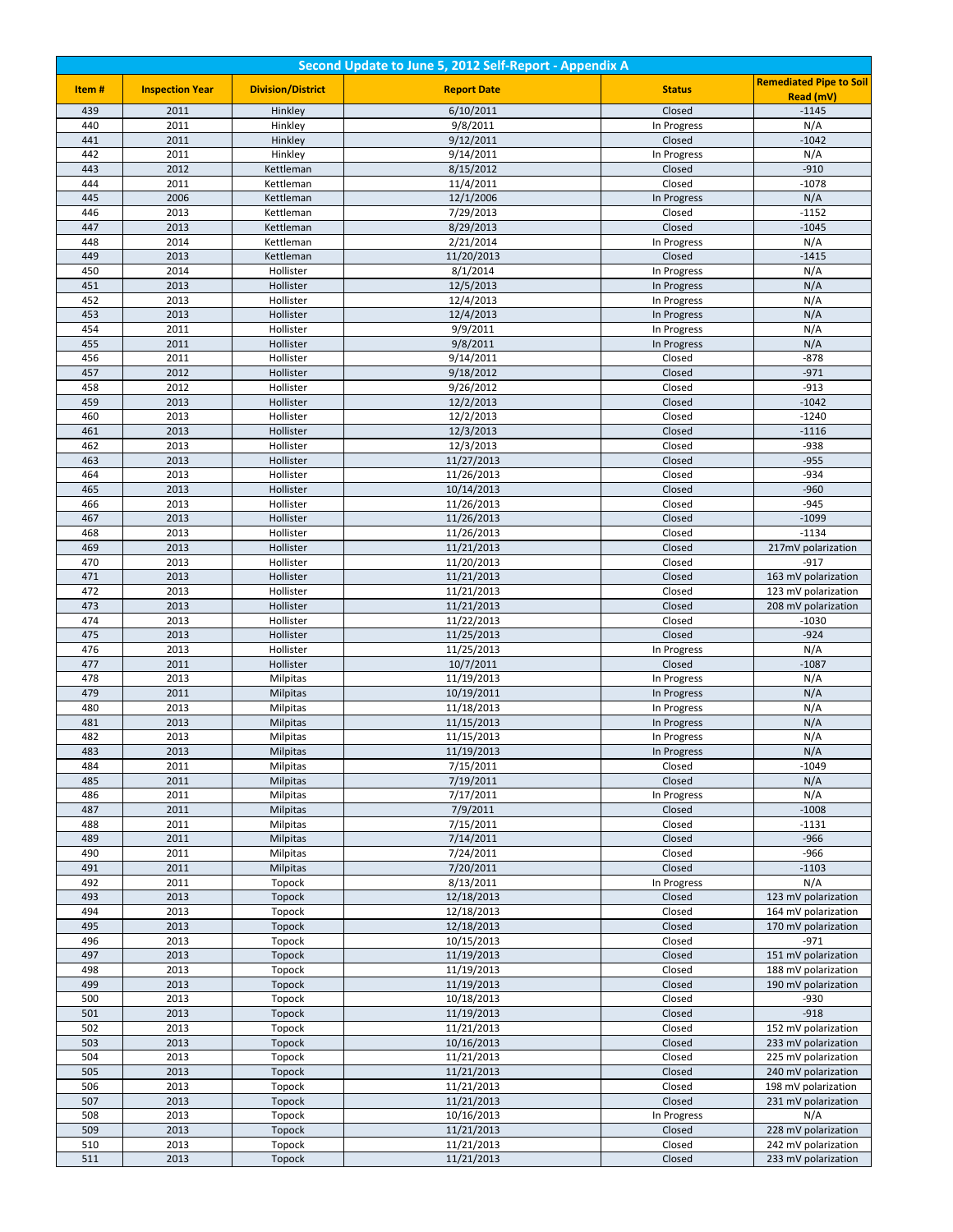| Second Update to June 5, 2012 Self-Report - Appendix A |                        |                                       |                          |                            |                                |
|--------------------------------------------------------|------------------------|---------------------------------------|--------------------------|----------------------------|--------------------------------|
| Item#                                                  | <b>Inspection Year</b> | <b>Division/District</b>              | <b>Report Date</b>       | <b>Status</b>              | <b>Remediated Pipe to Soil</b> |
|                                                        |                        |                                       |                          |                            | Read (mV)                      |
| 512                                                    | 2013                   | Topock                                | 12/4/2013                | Closed                     | 197 mV polarization            |
| 513                                                    | 2013                   | Topock                                | 10/16/2013               | Closed                     | $-932$                         |
| 514<br>515                                             | 2013<br>2013           | Topock<br>Topock                      | 12/4/2013<br>12/4/2013   | Closed<br>Closed           | $-1046$<br>$-1067$             |
| 516                                                    | 2011                   | Hinkley                               | 6/11/2011                | In Progress                | N/A                            |
| 517                                                    | 2011                   | Hinkley                               | 6/11/2011                | In Progress                | N/A                            |
| 518                                                    | 2012                   | Hinkley                               | 2/28/2012                | In Progress                | N/A                            |
| 519                                                    | 2011                   | Hinkley                               | 10/5/2011                | In Progress                | N/A                            |
| 520                                                    | 2011                   | Hinkley                               | 10/7/2011                | In Progress                | N/A                            |
| 521                                                    | 2014                   | Kettleman                             | 6/19/2014                | Closed                     | $-1250$                        |
| 522                                                    | 2013                   | Kettleman                             | 7/29/2013                | Closed                     | $-1087$                        |
| 523                                                    | 2013                   | Kettleman                             | 7/29/2013                | Closed                     | $-1071$                        |
| 524                                                    | 2011                   | Kettleman                             | 8/16/2011                | Closed                     | $-1048$                        |
| 525                                                    | 2011                   | Kettleman                             | 8/18/2011                | Closed                     | $-864$                         |
| 526                                                    | 2011                   | Kettleman                             | 8/17/2011                | Closed                     | $-1066$                        |
| 527                                                    | 2011                   | Kettleman                             | 10/11/2011               | Closed                     | $-1242$                        |
| 528                                                    | 2011                   | Kettleman                             | 10/10/2011               | In Progress                | N/A                            |
| 529                                                    | 2007                   | Kettleman                             | 9/6/2007                 | In Progress                | N/A                            |
| 530                                                    | 2012                   | Kettleman                             | 2/15/2012                | Closed                     | $-861$                         |
| 531                                                    | 2011                   | Kettleman                             | 6/22/2011                | In Progress                | N/A                            |
| 532<br>533                                             | 2013<br>2013           | Hollister<br>Hollister                | 12/5/2013<br>12/5/2013   | In Progress<br>In Progress | N/A<br>N/A                     |
| 534                                                    | 2013                   | Hollister                             | 12/2/2013                | Closed                     | $-987$                         |
| 535                                                    | 2013                   | Hollister                             | 11/22/2013               | Closed                     | $-914$                         |
| 536                                                    | 2013                   | Hollister                             | 11/26/2013               | Closed                     | $-959$                         |
| 537                                                    | 2011                   | <b>Milpitas</b>                       | 8/8/2011                 | Closed                     | $-1141$                        |
| 538                                                    | 2011                   | Milpitas                              | 8/9/2011                 | Closed                     | $-1161$                        |
| 539                                                    | 2011                   | <b>Milpitas</b>                       | 8/15/2011                | Closed                     | $-1071$                        |
| 540                                                    | 2013                   | Diablo                                | 1/24/2013                | Closed                     | $-970$                         |
| 541                                                    | 2012                   | Diablo                                | 6/30/2012                | Closed                     | $-1247$                        |
| 542                                                    | 2014                   | Central Coast                         | 4/29/2014                | Closed                     | $-901$                         |
| 543                                                    | 2015                   | <b>Central Coast</b>                  | 3/12/2015                | Closed                     | $-968$                         |
| 544                                                    | 2015                   | <b>Central Coast</b>                  | 4/2/2015                 | Closed                     | $-1026$                        |
| 545                                                    | 2015                   | <b>Central Coast</b>                  | 4/3/2015                 | Closed                     | $-1077$                        |
| 546                                                    | 2013                   | Central Coast                         | 9/24/2013                | In Progress                | N/A                            |
| 547                                                    | 2014                   | <b>Central Coast</b>                  | 6/5/2014                 | Closed                     | $-1078$                        |
| 548<br>549                                             | 2014<br>2015           | Central Coast                         | 7/29/2014<br>4/2/2015    | Closed<br>Closed           | $-910$<br>$-1105$              |
| 550                                                    | 2015                   | <b>Central Coast</b><br>Central Coast | 4/2/2015                 | Closed                     | $-1147$                        |
| 551                                                    | 2015                   | <b>Central Coast</b>                  | 4/24/2015                | Closed                     | $-1108$                        |
| 552                                                    | 2015                   | Central Coast                         | 4/2/2015                 | Closed                     | $-1061$                        |
| 553                                                    | 2014                   | <b>Central Coast</b>                  | 5/21/2014                | Closed                     | $-1006$                        |
| 554                                                    | 2015                   | Central Coast                         | 4/2/2015                 | Closed                     | $-1044$                        |
| 555                                                    | 2015                   | <b>Central Coast</b>                  | 4/2/2015                 | Closed                     | $-967$                         |
| 556                                                    | 2015                   | <b>Central Coast</b>                  | 4/3/2015                 | Closed                     | $-880$                         |
| 557                                                    | 2013                   | <b>Central Coast</b>                  | 7/24/2013                | Closed                     | $-1044$                        |
| 558                                                    | 2014                   | Meridian                              | 10/14/2014               | Closed                     | $-1513$                        |
| 559                                                    | 2012                   | Meridian                              | 3/23/2012                | Closed                     | $-851$                         |
| 560                                                    | 2012                   | Kern                                  | 2/23/2012                | Closed                     | $-1021$                        |
| 561                                                    | 2012                   | Kern                                  | 2/23/2012                | Closed                     | $-1093$                        |
| 562                                                    | 2015                   | Kern                                  | 2/18/2015                | In Progress                | N/A                            |
| 563<br>564                                             | 2015<br>2014           | Kern<br>Yosemite                      | 2/18/2015<br>8/16/2014   | In Progress<br>Closed      | N/A<br>$-1030$                 |
| 565                                                    | 2014                   | Yosemite                              | 6/13/2014                | In Progress                | N/A                            |
| 566                                                    | 2014                   | Yosemite                              | 6/17/2014                | In Progress                | N/A                            |
| 567                                                    | 2012                   | Yosemite                              | 11/7/2012                | In Progress                | N/A                            |
| 568                                                    | $\overline{2014}$      | Yosemite                              | 6/27/2014                | In Progress                | N/A                            |
| 569                                                    | 2013                   | Yosemite                              | 4/29/2013                | Closed                     | <b>Pipeline Deactivated</b>    |
| 570                                                    | 2014                   | Yosemite                              | 9/22/2014                | In Progress                | N/A                            |
| 571                                                    | 2013                   | Yosemite                              | 7/29/2013                | Closed                     | $-1271$                        |
| 572                                                    | 2014                   | Yosemite                              | 9/18/2014                | In Progress                | N/A                            |
| 573                                                    | 2013                   | Yosemite                              | 6/1/2013                 | Closed                     | $-1265$                        |
| 574                                                    | 2012                   | Yosemite                              | 11/13/2012               | In Progress                | N/A                            |
| 575                                                    | 2014                   | De Anza                               | 7/22/2014                | Closed                     | $-940$                         |
| 576                                                    | 2009                   | De Anza                               | 6/5/2009                 | Closed                     | $-945$                         |
| 577                                                    | 2012                   | Kern                                  | 3/6/2012                 | Closed                     | $-1064$                        |
| 578                                                    | 2012                   | Sonoma                                | 10/16/2012               | Closed                     | $-924$<br>$-924$               |
| 579<br>580                                             | 2012<br>2012           | Sonoma<br>Sonoma                      | 10/15/2012<br>10/15/2012 | Closed<br>Closed           | $-912$                         |
| 581                                                    | 2012                   | San Jose                              | 10/24/2012               | In Progress                | N/A                            |
| 582                                                    | 2012                   | San Jose                              | 10/25/2012               | In Progress                | N/A                            |
| 583                                                    | 2012                   | North Bay                             | 10/16/2012               | In Progress                | N/A                            |
| 584                                                    | 2012                   | Kern                                  | 3/6/2012                 | Closed                     | $-1199$                        |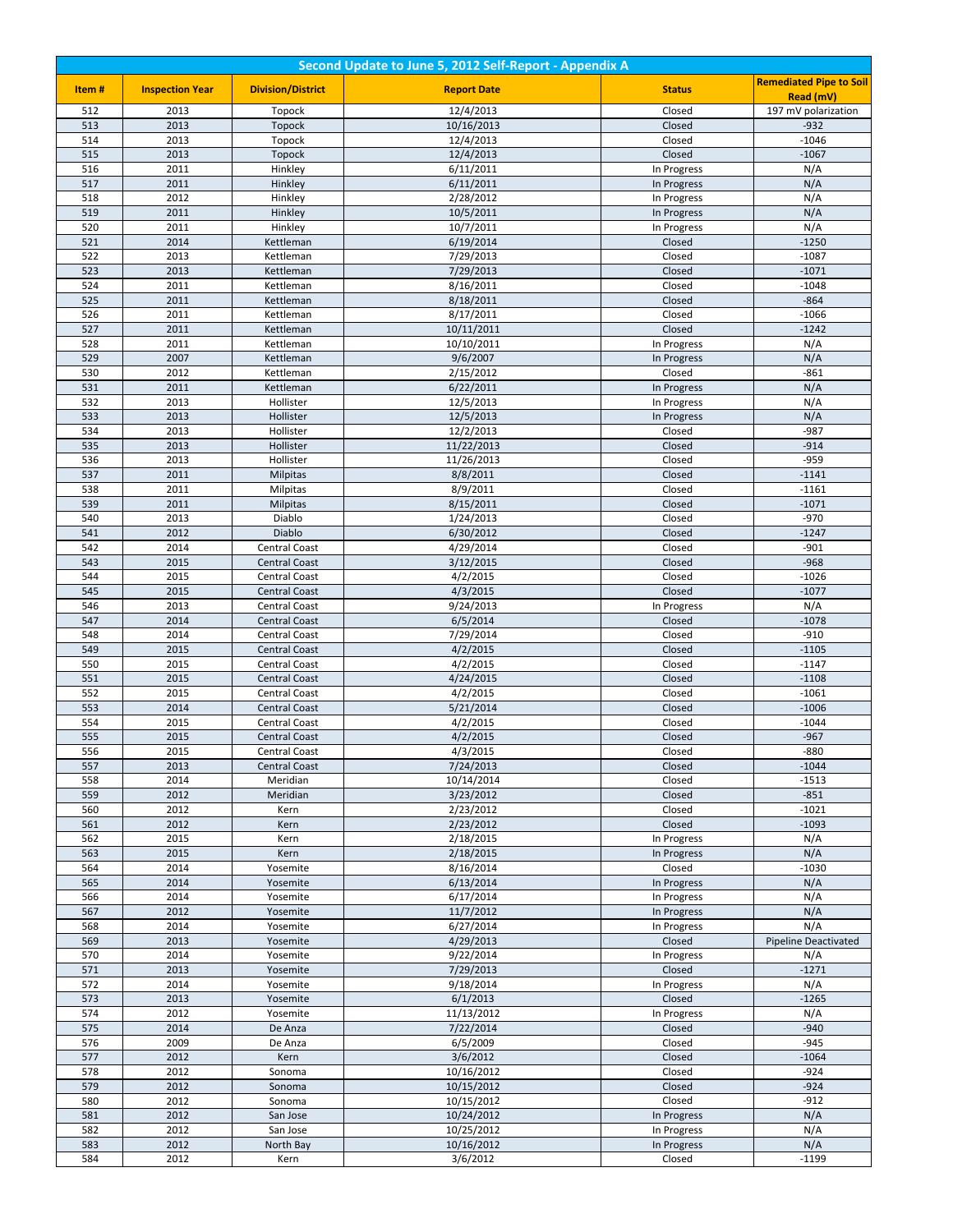| Second Update to June 5, 2012 Self-Report - Appendix A |                        |                              |                                                 |                       |                                |
|--------------------------------------------------------|------------------------|------------------------------|-------------------------------------------------|-----------------------|--------------------------------|
| Item#                                                  | <b>Inspection Year</b> | <b>Division/District</b>     | <b>Report Date</b>                              | <b>Status</b>         | <b>Remediated Pipe to Soil</b> |
|                                                        |                        |                              |                                                 |                       | Read (mV)                      |
| 585                                                    | 2012                   | Sonoma                       | 11/7/2012                                       | In Progress           | N/A                            |
| 586                                                    | 2012                   | East Bay                     | 8/3/2012                                        | Closed                | $-1330$                        |
| 587<br>588                                             | 2014<br>2012           | Kern                         | 5/29/2014<br>8/17/2012                          | Closed<br>Closed      | $-1115$<br>$-948$              |
| 589                                                    | 2012                   | Yosemite<br>Yosemite         | 8/20/2012                                       | In Progress           | N/A                            |
| 590                                                    | 2013                   | Yosemite                     | 8/7/2013                                        | In Progress           | N/A                            |
| 591                                                    | 2012                   | Yosemite                     | 8/23/2012                                       | In Progress           | N/A                            |
| 592                                                    | 2012                   | San Francisco                | 8/31/2012                                       | Closed                | $-1104$                        |
| 593                                                    | 2015                   | North Valley                 | 3/9/2015                                        | Closed                | $-1111$                        |
| 594                                                    | 2012                   | Mission                      | 9/19/2012                                       | In Progress           | N/A                            |
| 595                                                    | 2012                   | <b>Central Coast</b>         | 7/13/2012                                       | Closed                | $-972$                         |
| 596                                                    | 2013                   | Central Coast                | 7/24/2013                                       | Closed                | $-1104$                        |
| 597                                                    | N/A                    | East Bay                     | No Date of Inspection Reported on A-Form record | Closed                | $-888$                         |
| 598                                                    | 2012                   | Sacramento                   | 1/17/2012                                       | Closed                | $-941$                         |
| 599                                                    | 2012                   | Mission                      | 11/14/2012                                      | Closed                | $-934$                         |
| 600                                                    | 2013                   | North Bay                    | 1/17/2013                                       | Closed                | 101 mV polarization            |
| 601                                                    | 2013                   | Peninsula                    | 7/31/2013                                       | In Progress           | N/A                            |
| 602                                                    | 2014                   | Peninsula                    | 7/21/2014                                       | In Progress           | N/A                            |
| 603                                                    | 2012                   | Sacramento                   | 6/19/2012                                       | Closed                | $-1013$                        |
| 604<br>605                                             | 2014                   | De Anza                      | 7/18/2014                                       | Closed                | $-1376$                        |
|                                                        | 2012<br>2012           | Sonoma                       | 10/15/2012<br>12/12/2012                        | Closed                | $-853$<br>$-1001$              |
| 606<br>607                                             | 2013                   | North Bay<br>North Bay       | 1/17/2013                                       | Closed<br>Closed      | 118 mV polarization            |
| 608                                                    | 2014                   | North Bay                    | 8/1/2014                                        | Closed                | $-1080$                        |
| 609                                                    | 2014                   | North Bay                    | 8/3/2014                                        | Closed                | $-907$                         |
| 610                                                    | 2014                   | Sacramento                   | 5/19/2014                                       | Closed                | 114 mV polarization            |
| 611                                                    | 2012                   | Yosemite                     | 8/22/2012                                       | Closed                | $-864$                         |
| 612                                                    | 2014                   | Yosemite                     | 6/2/2014                                        | In Progress           | N/A                            |
| 613                                                    | 2013                   | Yosemite                     | 8/8/2013                                        | In Progress           | N/A                            |
| 614                                                    | 2014                   | Yosemite                     | 5/27/2014                                       | In Progress           | N/A                            |
| 615                                                    | 2014                   | Sacramento                   | 11/5/2014                                       | Closed                | $-1081$                        |
| 616                                                    | 2014                   | Fresno                       | 2/25/2014                                       | In Progress           | N/A                            |
| 617                                                    | 2012                   | Mission                      | 9/19/2012                                       | In Progress           | N/A                            |
| 618                                                    | 2011                   | Stockton                     | 12/27/2011                                      | Closed                | $-1392$                        |
| 619                                                    | 2013                   | Sacramento                   | 10/13/2013                                      | Closed                | $-1074$                        |
| 620                                                    | 2014                   | Central Coast                | 7/30/2014                                       | Closed                | $-918$                         |
| 621<br>622                                             | 2013<br>2013           | North Valley                 | 8/2/2013<br>8/1/2013                            | Closed                | $-852$<br>N/A                  |
| 623                                                    | 2012                   | North Valley<br>North Valley | 12/6/2012                                       | In Progress<br>Closed | $-908$                         |
| 624                                                    | 2013                   | North Valley                 | 8/1/2013                                        | Closed                | $-859$                         |
| 625                                                    | 2013                   | North Valley                 | 8/1/2013                                        | In Progress           | N/A                            |
| 626                                                    | 2012                   | Mission                      | 11/14/2012                                      | In Progress           | N/A                            |
| 627                                                    | 2014                   | Stockton                     | 6/19/2014                                       | Closed                | $-920$                         |
| 628                                                    | 2014                   | Sacramento                   | 5/23/2014                                       | In Progress           | N/A                            |
| 629                                                    | 2014                   | Sierra                       | 6/12/2014                                       | In Progress           | N/A                            |
| 630                                                    | 2014                   | Stockton                     | 7/11/2014                                       | Closed                | $-1270$                        |
| 631                                                    | 2013                   | Mission                      | 6/10/2013                                       | In Progress           | N/A                            |
| 632                                                    | 2012                   | East Bay                     | 6/13/2012                                       | In Progress           | N/A                            |
| 633                                                    | 2012                   | East Bay                     | 8/14/2012                                       | In Progress           | N/A                            |
| 634                                                    | 2014                   | Sacramento                   | 4/30/2014                                       | Closed                | $-1113$                        |
| 635                                                    | 2013                   | Sacramento                   | 4/17/2013                                       | Closed                | $-1108$                        |
| 636<br>637                                             | 2012<br>2012           | East Bay                     | 8/10/2012<br>11/14/2012                         | Closed<br>Closed      | $-1220$<br>$-919$              |
| 638                                                    | 2009                   | Mission<br>De Anza           | 6/5/2009                                        | Closed                | $-1074$                        |
| 639                                                    | 2014                   | Peninsula                    | 7/28/2014                                       | In Progress           | N/A                            |
| 640                                                    | 2012                   | Mission                      | 9/19/2012                                       | In Progress           | N/A                            |
| 641                                                    | 2011                   | Sacramento                   | 7/30/2011                                       | Closed                | 161 mV polarization            |
| 642                                                    | 2013                   | Milpitas                     | 6/12/2013                                       | In Progress           | N/A                            |
| 643                                                    | 2011                   | <b>Central Coast</b>         | 9/7/2011                                        | Closed                | $-931$                         |
| 644                                                    | 2011                   | Sacramento                   | 7/28/2011                                       | Closed                | $-903$                         |
| 645                                                    | 2011                   | Humboldt                     | 8/18/2011                                       | Closed                | $-1160$                        |
| 646                                                    | 2011                   | Sacramento                   | 7/29/2011                                       | Closed                | $-1458$                        |
| 647                                                    | 2011                   | Tracy                        | 9/27/2011                                       | In Progress           | N/A                            |
| 648                                                    | 2008                   | North Valley                 | 11/22/2008                                      | Closed                | $-1021$                        |
| 649                                                    | 2013                   | Sierra                       | 8/12/2013                                       | Closed                | $-850$                         |
| 650                                                    | 2009                   | Diablo                       | 1/20/2009                                       | Closed                | $-1020$                        |
| 651                                                    | 2011                   | Sonoma                       | 8/20/2011                                       | Closed                | $-853$                         |
| 652<br>653                                             | 2011<br>2011           | North Bay                    | 7/12/2011<br>8/25/2011                          | Closed<br>Closed      | $-1185$<br>$-968$              |
| 654                                                    | 2011                   | Sonoma<br>North Bay          | 7/12/2011                                       | Closed                | $-890$                         |
| 655                                                    | 2010                   | De Anza                      | 7/19/2010                                       | In Progress           | N/A                            |
| 656                                                    | 2009                   | Mission                      | 9/21/2009                                       | In Progress           | N/A                            |
| 657                                                    | 2010                   | San Jose                     | 4/21/2010                                       | In Progress           | N/A                            |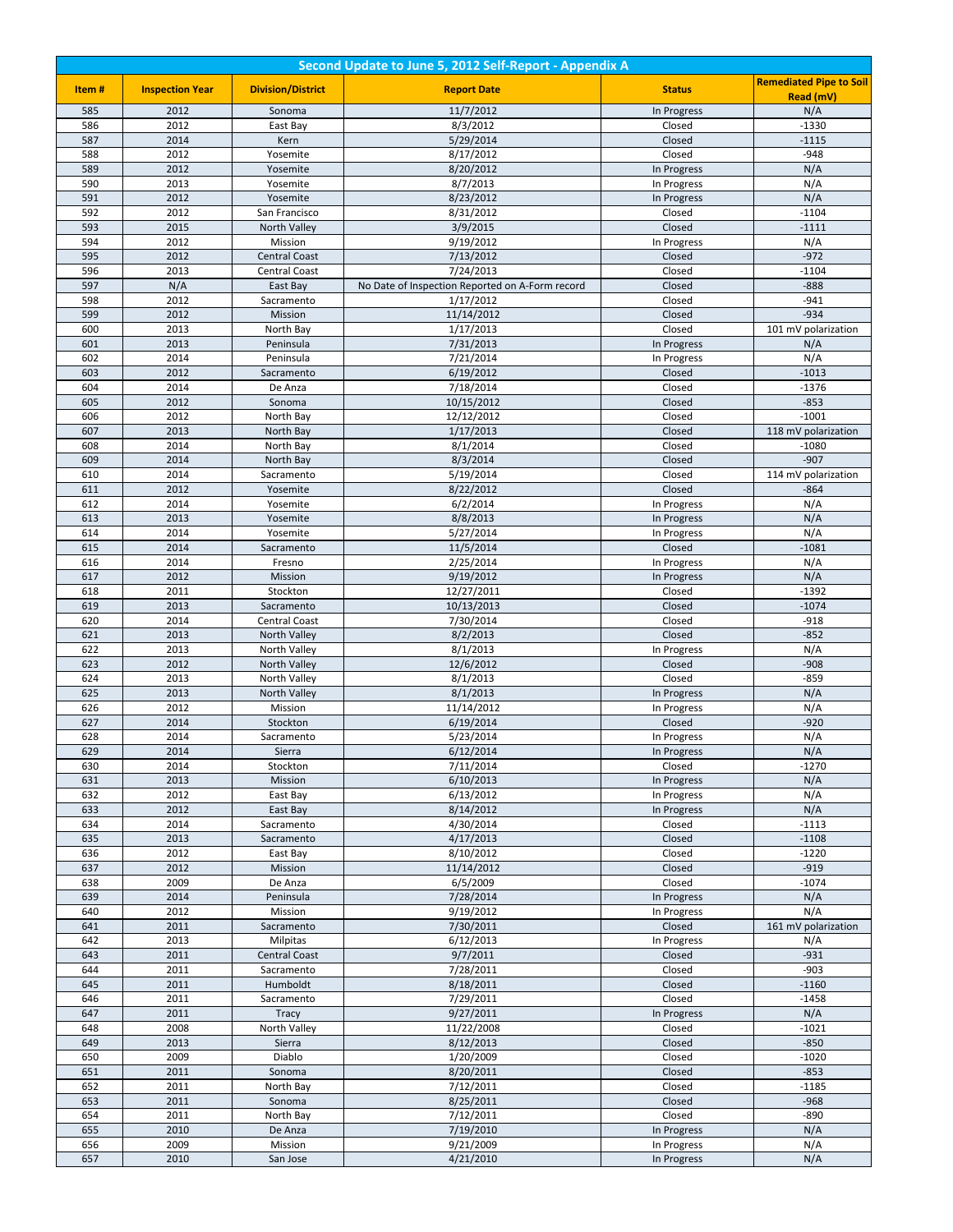| Second Update to June 5, 2012 Self-Report - Appendix A |                        |                               |                          |                            |                                |  |
|--------------------------------------------------------|------------------------|-------------------------------|--------------------------|----------------------------|--------------------------------|--|
| Item#                                                  | <b>Inspection Year</b> | <b>Division/District</b>      | <b>Report Date</b>       | <b>Status</b>              | <b>Remediated Pipe to Soil</b> |  |
|                                                        |                        |                               |                          |                            | Read (mV)                      |  |
| 658<br>659                                             | 2010<br>2011           | Fresno<br>Stockton            | 5/3/2010<br>11/29/2011   | In Progress                | N/A<br>N/A                     |  |
| 660                                                    | 2009                   | Peninsula                     | 6/6/2009                 | In Progress<br>Closed      | $-1321$                        |  |
| 661                                                    | 2013                   | Peninsula                     | 9/3/2013                 | In Progress                | N/A                            |  |
| 662                                                    | 2008                   | North Bay                     | 12/10/2008               | In Progress                | N/A                            |  |
| 663                                                    | 2013                   | Hinkley                       | 6/1/2013                 | In Progress                | N/A                            |  |
| 664                                                    | 2014                   | Hollister                     | 4/25/2014                | In Progress                | N/A                            |  |
| 665                                                    | 2007                   | <b>Milpitas</b>               | 10/24/2007               | In Progress                | N/A                            |  |
| 666                                                    | 2007                   | Kern                          | 12/6/2007                | Closed                     | <b>Pipeline Deactivated</b>    |  |
| 667<br>668                                             | 2008<br>2011           | Sacramento<br>Sonoma          | 11/11/2008<br>8/26/2011  | In Progress<br>Closed      | N/A<br>$-896$                  |  |
| 669                                                    | 2011                   | North Bay                     | 9/2/2011                 | In Progress                | N/A                            |  |
| 670                                                    | 2009                   | Mission                       | 9/19/2009                | In Progress                | N/A                            |  |
| 671                                                    | 2011                   | McDonald Island               | 11/3/2011                | In Progress                | N/A                            |  |
| 672                                                    | 2011                   | Central Coast                 | 9/19/2011                | Closed                     | $-1035$                        |  |
| 673                                                    | 2007                   | <b>Milpitas</b>               | 10/30/2007               | Closed                     | $-1119$                        |  |
| 674                                                    | 2007                   | Stockton                      | 12/3/2007                | In Progress                | N/A                            |  |
| 675                                                    | 2009                   | East Bay                      | 9/26/2009                | Closed                     | $-1270$                        |  |
| 676                                                    | 2011                   | East Bay                      | 9/22/2011                | Closed                     | $-1300$                        |  |
| 677<br>678                                             | 2011<br>2007           | North Valley<br>East Bay      | 8/5/2011<br>12/13/2007   | Closed<br>Closed           | $-1100$<br>$-1240$             |  |
| 679                                                    | 2011                   | North Bay                     | 9/3/2011                 | In Progress                | N/A                            |  |
| 680                                                    | 2007                   | Central Coast                 | 11/30/2007               | In Progress                | N/A                            |  |
| 681                                                    | 2007                   | Yosemite                      | 12/5/2007                | In Progress                | N/A                            |  |
| 682                                                    | 2014                   | Yosemite                      | 6/25/2014                | In Progress                | N/A                            |  |
| 683                                                    | 2007                   | San Francisco                 | 12/13/2007               | Closed                     | $-1377$                        |  |
| 684                                                    | 2008                   | Diablo                        | 12/13/2008               | Closed                     | $-1280$                        |  |
| 685                                                    | 2008                   | De Anza                       | 12/12/2008               | Closed                     | $-1158$                        |  |
| 686<br>687                                             | 2011<br>2007           | Stockton<br>Kern              | 12/2/2011<br>12/8/2007   | In Progress<br>In Progress | N/A<br>N/A                     |  |
| 688                                                    | 2011                   | Topock                        | 12/5/2011                | In Progress                | N/A                            |  |
| 689                                                    | 2014                   | San Jose                      | 4/28/2014                | In Progress                | N/A                            |  |
| 690                                                    | 2007                   | Yosemite                      | 12/5/2007                | Closed                     | $-1174$                        |  |
| 691                                                    | 2014                   | Yosemite                      | 6/26/2014                | In Progress                | N/A                            |  |
| 692                                                    | 2011                   | Sierra                        | 11/11/2011               | Closed                     | $-895$                         |  |
| 693                                                    | 2003                   | De Anza                       | 2/19/2003                | Closed                     | $-1241$                        |  |
| 694                                                    | 2011                   | Sierra                        | 10/27/2011               | Closed                     | 105 mV polarization            |  |
| 695<br>696                                             | 2012<br>2012           | North Bay<br>Stockton         | 10/19/2012<br>10/23/2012 | Closed<br>In Progress      | $-1093$<br>N/A                 |  |
| 697                                                    | 2012                   | Sierra                        | 10/25/2012               | Closed                     | 131 mV polarization            |  |
| 698                                                    | 2014                   | Yosemite                      | 8/27/2014                | In Progress                | N/A                            |  |
| 699                                                    | 2013                   | Tracy                         | 5/23/2013                | In Progress                | N/A                            |  |
| 700                                                    | 2005                   | Tracy                         | 12/6/2005                | In Progress                | N/A                            |  |
| 701                                                    | 2013                   | Yosemite                      | 4/24/2013                | In Progress                | N/A                            |  |
| 702                                                    | 2013                   | Yosemite                      | 4/24/2013                | In Progress                | N/A                            |  |
| 703                                                    | 2007                   | Tracy                         | 12/5/2007                | In Progress                | N/A                            |  |
| 704<br>705                                             | 2007<br>2015           | Tracy<br>Peninsula            | 12/6/2007<br>4/16/2015   | In Progress<br>In Progress | N/A<br>N/A                     |  |
| 706                                                    | 2015                   | Tracy                         | 2/11/2015                | In Progress                | N/A                            |  |
| 707                                                    | 2015                   | Peninsula                     | 2/21/2015                | In Progress                | N/A                            |  |
| 708                                                    | 2015                   | Peninsula                     | 2/23/2015                | In Progress                | N/A                            |  |
| 709                                                    | 2015                   | Peninsula                     | 2/22/2015                | In Progress                | N/A                            |  |
| 710                                                    | 2014                   | Meridian                      | 10/11/2014               | In Progress                | N/A                            |  |
| 711                                                    | 2014                   | North Valley                  | 10/3/2014                | In Progress                | N/A                            |  |
| 712<br>713                                             | 2014<br>2014           | North Valley<br><b>Burney</b> | 9/29/2014<br>10/18/2014  | In Progress<br>In Progress | N/A<br>N/A                     |  |
| 714                                                    | 2015                   | Willows                       | 1/21/2015                | In Progress                | N/A                            |  |
| 715                                                    | 2015                   | Sacramento                    | 1/21/2015                | In Progress                | N/A                            |  |
| 716                                                    | 2011                   | Sacramento                    | 8/1/2011                 | In Progress                | N/A                            |  |
| 717                                                    | 2014                   | Sierra                        | 11/1/2014                | In Progress                | N/A                            |  |
| 718                                                    | 2014                   | Sacramento                    | 12/10/2014               | In Progress                | N/A                            |  |
| 719                                                    | 2015                   | San Francisco                 | 1/23/2015                | In Progress                | N/A                            |  |
| 720                                                    | 2014                   | San Jose                      | 4/1/2014                 | In Progress                | N/A                            |  |
| 721                                                    | 2014                   | <b>Tracy</b>                  | 12/4/2014                | In Progress                | N/A                            |  |
| 722<br>723                                             | 2014<br>2014           | Milpitas<br>North Bay         | 4/1/2014<br>7/1/2014     | In Progress<br>Closed      | N/A<br>$-865$                  |  |
| 724                                                    | 2014                   | North Bay                     | 7/1/2014                 | In Progress                | N/A                            |  |
| 725                                                    | 2014                   | North Bay                     | 7/1/2014                 | In Progress                | N/A                            |  |
| 726                                                    | 2014                   | Hollister                     | 4/1/2014                 | In Progress                | N/A                            |  |
| 727                                                    | 2014                   | Hollister                     | 4/1/2014                 | In Progress                | N/A                            |  |
| 728                                                    | 2014                   | Hollister                     | 4/1/2014                 | In Progress                | N/A                            |  |
| 729                                                    | 2014                   | Hollister                     | 4/1/2014                 | Closed                     | Pipeline Sold                  |  |
| 730                                                    | 2014                   | East Bay                      | 10/6/2014                | In Progress                | N/A                            |  |